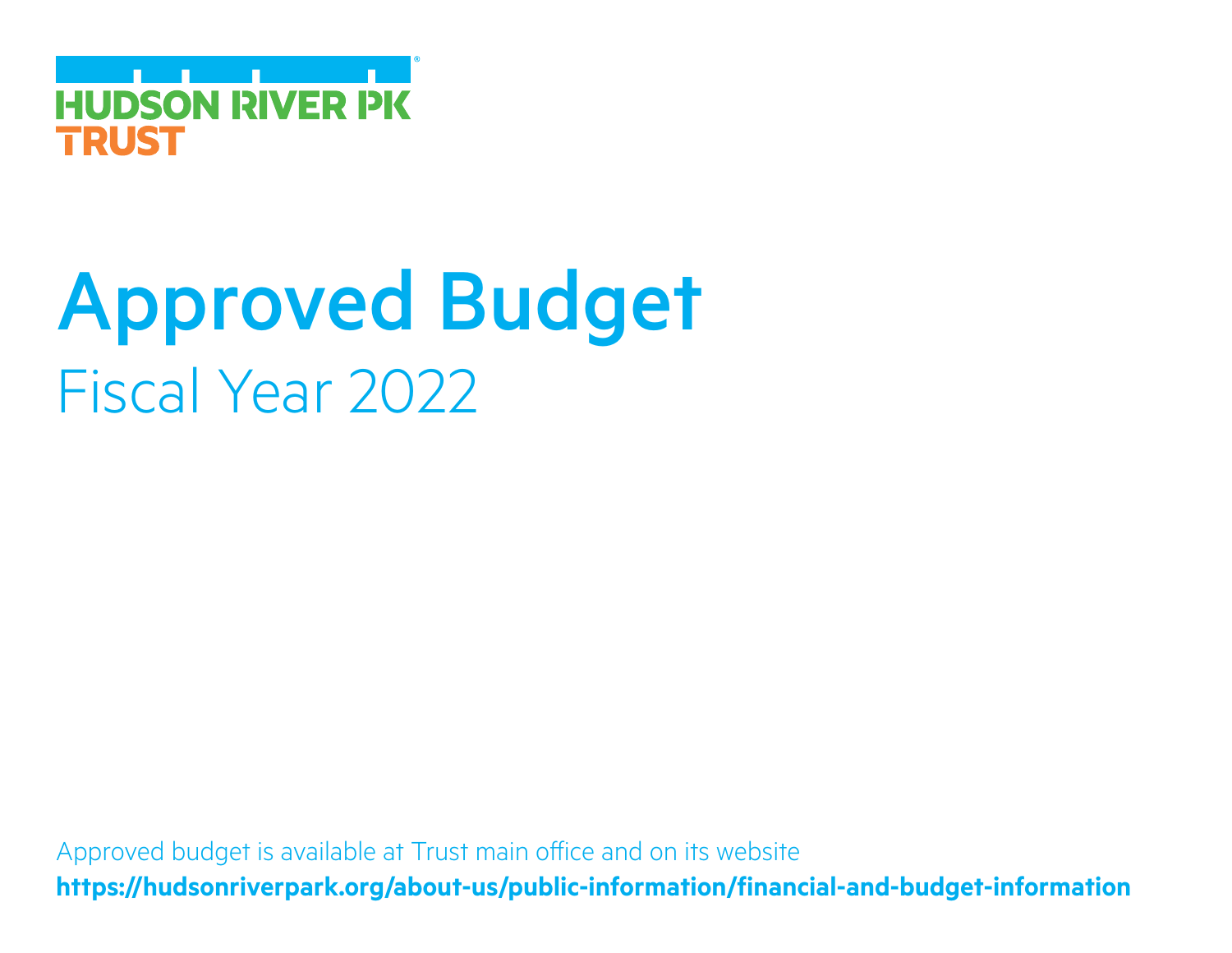

# Index of Tables

| Exhibit 1  | Revenue and Opex (Comparison FY actual 2020, FY 2021 Approved budget, FY 2021 projected actuals and FY 2022<br>approved budget        | 3                |
|------------|---------------------------------------------------------------------------------------------------------------------------------------|------------------|
| Exhibit 1A | Percentage comparison: Approved FY 2022 budget versus approved FY 2021 budget and projected actual FY 2021                            | 3A               |
| Exhibit 2  | Function summary - (Comparison FY 2020 actual, FY 2021 approved budget, FY 2021 projection and FY 2022 approved budget)               | 4                |
|            | Exhibit 2A Function budget-percentage comparison: Approved FY 2022 budget versus approved FY 2021 budget and projected actual FY 2021 | 4A               |
|            | Function summary - Chart 1                                                                                                            | 5                |
|            | Function summary - Chart 2                                                                                                            | 6                |
| Exhibit 3  | Budget summary (Comparison FY approved 2021 budget vs FY 2022 approved budget)                                                        |                  |
|            | Budget summary chart                                                                                                                  | 8                |
| Exhibit 4  | Revenue (Comparison FY 2021 approved budget vs FY 2022 approved budget)                                                               | 9                |
|            | Revenue chart                                                                                                                         | 10 <sub>10</sub> |
| Exhibit 5  | Personnel services (Comparison FY 2021 approved budget vs FY 2022 approved budget)                                                    | 11               |
|            | Personnel services chart                                                                                                              | 12               |
| Exhibit 6  | Other than personnel services (Comparison FY 2021 approved vs FY 2021 projected actuals and FY 2022 approved budget)                  | 13               |
|            | Other than personnel services (Comparison FY 2021 approved vs FY 2022 approved)                                                       | 14               |
| Exhibit 7  | Capital expenses & capital maintenance FY 2022 approved                                                                               | 15               |
|            | Capital expenses & capital maintenance chart                                                                                          | 16               |
|            | <b>Supporting Documents</b>                                                                                                           | $17 - 25$        |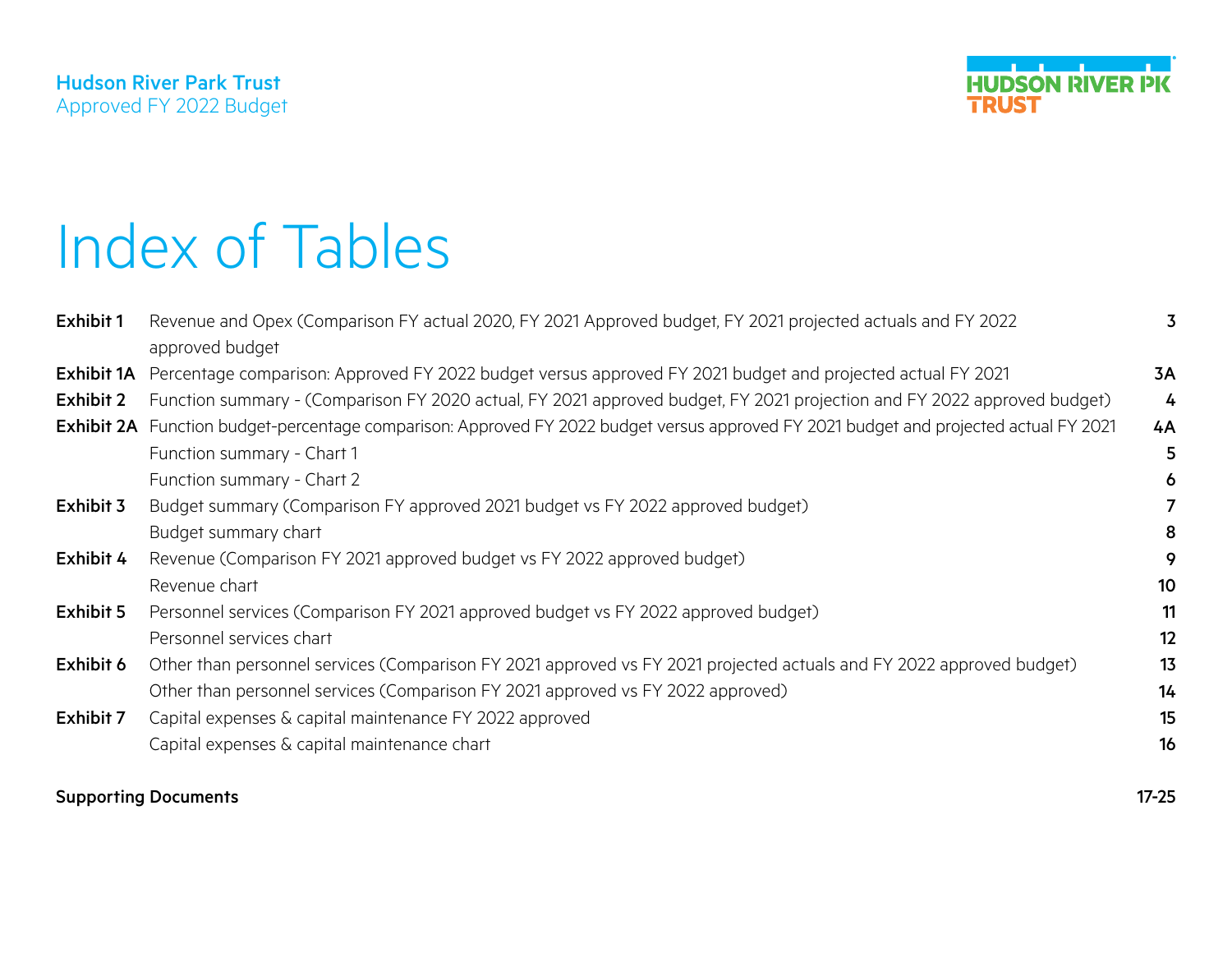| EXHIBIT 1 - REVENUE AND OPEX (COMPARISON FY ACTUAL 2020, FY 2021 APPROVED BUDGET, FY 2021 PROJECTED ACTUALS AND FY<br>2022 APPROVED BUDGET) |                            |                            |                        |                          |  |  |  |  |
|---------------------------------------------------------------------------------------------------------------------------------------------|----------------------------|----------------------------|------------------------|--------------------------|--|--|--|--|
|                                                                                                                                             | <b>ACTUAL</b>              | <b>APPROVED</b>            | <b>PROJECTED</b>       | <b>APPROVED</b>          |  |  |  |  |
|                                                                                                                                             | <b>FY2020</b>              | FY2021                     | FY2021                 | FY2022                   |  |  |  |  |
| <b>REVENUE</b>                                                                                                                              |                            |                            |                        |                          |  |  |  |  |
| <b>LEASE &amp; OCCUPANCY PERMITS</b>                                                                                                        | \$22,369,242               | \$19,138,196               | \$15,299,603           | \$16,385,595             |  |  |  |  |
| <b>PARKING, &amp; FEE REVENUE</b>                                                                                                           |                            |                            |                        |                          |  |  |  |  |
| FEES - GEN'L                                                                                                                                | \$1,215,562                | \$804,000                  | \$78,085               | \$350,000                |  |  |  |  |
| <b>FIELD FEES</b>                                                                                                                           | \$235,350                  | \$187,500                  | \$119,275              | \$220,000                |  |  |  |  |
| PARKING INCOME (NET OF TAXES)                                                                                                               | \$7,661,366                | \$7,535,628                | \$6,784,576            | \$7,656,750              |  |  |  |  |
| <b>TOTAL PARKING &amp; FEE REVENUE</b>                                                                                                      | \$9,112,278                | \$8,527,128                | \$6,981,936            | \$8,226,750              |  |  |  |  |
| <b>OTHER REVENUE</b><br><b>INTEREST</b>                                                                                                     | \$4,597,560                | \$1,477,872                | \$1,914,244            | \$1,885,462              |  |  |  |  |
| <b>CONTRIBUTIONS &amp; GRANTS</b>                                                                                                           | \$2,189,819                | \$1,825,000                | \$1,170,036            | \$1,825,071              |  |  |  |  |
| <b>SPONSORSHIPS</b>                                                                                                                         | \$432,005                  | \$300,000                  | \$217,811              | \$200,000                |  |  |  |  |
| OTHER INCOME                                                                                                                                | \$256,806                  | \$140,000                  | \$90,000               | \$25,000                 |  |  |  |  |
| RESTRICTED FOR CAPITAL                                                                                                                      | ( \$1,350,000 ]            | (\$1,250,000)              | \$0                    | ( \$508, 607)            |  |  |  |  |
| <b>TOTAL OTHER REVENUE</b>                                                                                                                  | \$6,126,190                | \$2,492,872                | \$3,392,091            | \$3,426,926              |  |  |  |  |
| <b>TOTAL REVENUE</b>                                                                                                                        | \$37,607,710               |                            |                        |                          |  |  |  |  |
| <b>EXPENSES</b>                                                                                                                             |                            | \$30,158,196               | \$25,673,630           | \$28,039,271             |  |  |  |  |
|                                                                                                                                             |                            |                            |                        |                          |  |  |  |  |
| <b>PAYROLL REG-FULL</b>                                                                                                                     | \$6,853,420                | \$7,397,873                | \$6,848,853            | \$7,430,984              |  |  |  |  |
| PAYROLL - OVERTIME                                                                                                                          | \$59,291                   | \$73,000                   | \$16,339               | \$68,000                 |  |  |  |  |
| PAYROLL PART TIME & SEASONALS                                                                                                               | \$478,491                  | \$555,650                  | \$308,883              | \$604,978                |  |  |  |  |
|                                                                                                                                             |                            |                            |                        |                          |  |  |  |  |
| SUBTOTAL DIRECT PAYROLL                                                                                                                     | \$7,391,202                | \$8,026,523                | \$7,174,075            | \$8,103,962              |  |  |  |  |
| FRINGE-WORKERS COMP.                                                                                                                        | \$131,767                  | \$131,989                  | \$117,971              | \$131,690                |  |  |  |  |
| FRINGE- STATE UNEMP.                                                                                                                        | \$39,712                   | \$63,048                   | \$56,352               | \$63,668                 |  |  |  |  |
| FRINGE - RETIRE. CONTRIB.                                                                                                                   | \$703,655                  | \$857,184                  | \$766,148              | \$844,306                |  |  |  |  |
| <b>FRINGE-FICA</b>                                                                                                                          | \$515,256                  | \$575,774                  | \$514,625              | \$589,537                |  |  |  |  |
| FRINGE- MEDICAL                                                                                                                             | \$1,001,235                | \$1,228,092                | \$1,097,664            | \$1,262,756              |  |  |  |  |
| <b>FRINGE - OTHER</b>                                                                                                                       | \$274,050                  | \$257,383                  | \$230,048              | \$254,178                |  |  |  |  |
| SUBTOTAL FRINGE BENEFITS                                                                                                                    | \$2,665,676                | \$3,113,471                | \$2,782,808            | \$3,146,134              |  |  |  |  |
| <b>TOTAL PERSONNEL SERVICES</b>                                                                                                             | \$10,056,878               | \$11,139,994               | \$9,956,883            | \$11,250,096             |  |  |  |  |
|                                                                                                                                             |                            |                            |                        |                          |  |  |  |  |
| OTHER THAN PERSONAL SERVICES (OTPS)                                                                                                         |                            |                            |                        |                          |  |  |  |  |
| <b>INSURANCE</b>                                                                                                                            | \$3,929,558                | \$4,363,244                | \$4,579,567            | \$6,461,727              |  |  |  |  |
| JANITORIAL/SANITATION                                                                                                                       | \$1,471,638                | \$2,023,261                | \$1,584,158            | \$1,861,439              |  |  |  |  |
| <b>LEGAL FEE</b>                                                                                                                            | \$65,584                   | \$555,000                  | \$241,272<br>1.454.803 | \$375,000                |  |  |  |  |
| <b>LIGHT POWER &amp; UTILITIES</b><br>PIER 40 PARKING MANAGEMENT                                                                            | \$1,561,339<br>\$1,850,698 | \$1,727,288<br>\$1,558,189 | \$1,341,375            | 1,500,000<br>\$1,812,928 |  |  |  |  |
| <b>SECURITY</b>                                                                                                                             | \$3,281,016                | \$3,425,000                | \$3,205,455            | \$3,788,562              |  |  |  |  |
| OTPS, OTHER                                                                                                                                 | \$2,335,960                | \$5,757,960                | \$2,885,599            | \$4,682,622              |  |  |  |  |
| REIMBURSEMENT                                                                                                                               | ( \$3,747,013)             | (54, 529, 304)             | (54, 314, 351)         | (\$6,391,947)            |  |  |  |  |
| SUBTOTAL OTPS                                                                                                                               | \$10,748,780               | \$14,880,639               | \$10,977,878           | \$14,090,331             |  |  |  |  |
| <b>TOTAL OPEX (PERSONNEL AND OTPS)</b>                                                                                                      | \$20,805,658               | \$26,020,633               | \$20,934,761           | \$25,340,427             |  |  |  |  |
| NOI / OPERATING SURPLUS (PRE CAPx & CAPm, NON-CASH EXPENSES)                                                                                | \$16.802.052               | \$4,137,563                | \$4,738,868            | \$2,698,845              |  |  |  |  |
| CAPITAL MAINTENANCE (CAPm)                                                                                                                  | \$24,839,111               | \$45,423,662               | \$39,200,253           | \$33,556,075             |  |  |  |  |
| REIMBURSEMENT (FROM GOVERNMENT AND RESTRICTED)*                                                                                             | ( \$22,651,804)            | ( \$38, 369, 523)          | ( \$35,602,268)        | ( \$28,570,036)          |  |  |  |  |
| EQUIPMENT (CAPx)                                                                                                                            | \$1,278,783                | \$1,306,000                | \$898,141              | \$1,212,500              |  |  |  |  |
|                                                                                                                                             |                            |                            |                        |                          |  |  |  |  |
| SUBTOTAL NET CAPx AND CAPm                                                                                                                  | \$3,466,090                | \$8,360,139                | \$4,496,125            | \$6,198,539              |  |  |  |  |
| <b>OPERATING SURPLUS (DEFICIT) AFTER NET CAPx &amp; CAPm</b>                                                                                | \$13,335,962               | (54, 222, 576)             | \$242,743              | ( \$3,499,694]           |  |  |  |  |
|                                                                                                                                             |                            |                            |                        |                          |  |  |  |  |
| NON-CASH, NON-OPERATING EXPENSES                                                                                                            |                            |                            |                        |                          |  |  |  |  |
| OTHER POST EMPLOYMENT BENEFITS                                                                                                              | \$5,027,945                | \$1,407,128                | \$1,407,128            | \$1,449,341              |  |  |  |  |
| DEPRECIATION                                                                                                                                |                            | \$12,448,937               | \$12,448,937           | \$12,822,405             |  |  |  |  |
|                                                                                                                                             | \$12,019,071               |                            |                        |                          |  |  |  |  |
|                                                                                                                                             |                            |                            |                        |                          |  |  |  |  |
| SUBTOTAL NON-CASH, NON-OPERATING EXPENSES                                                                                                   | \$17,047,016               | \$13,856,065               | \$13,856,065           | \$14,271,747             |  |  |  |  |

\*Potential reimbursement for several projects for FY 2021 is under review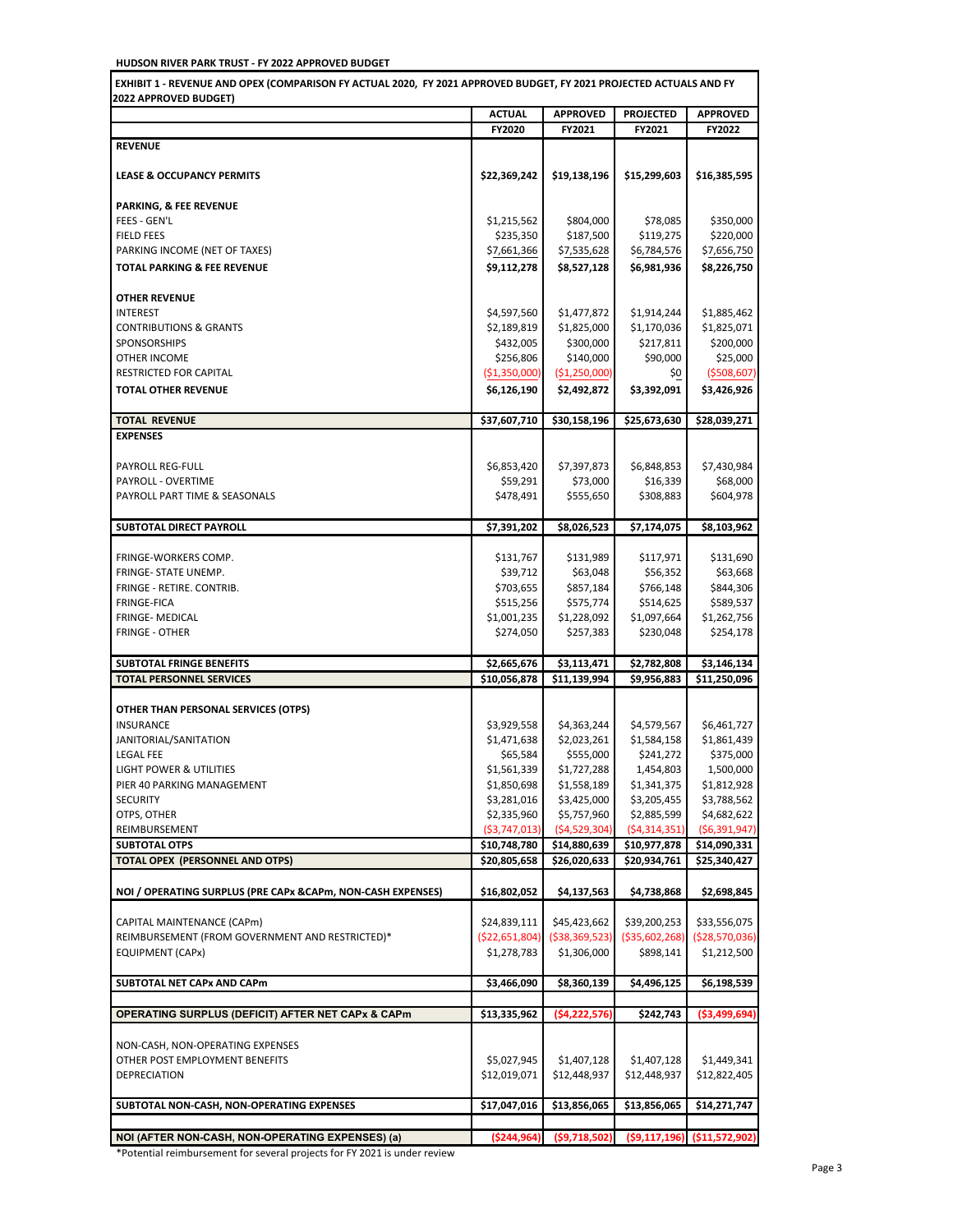| EXHIBIT 1A - PERCENTAGE COMPARISON: APPROVED FY 2022 BUDGET VERSUS APPROVED FY 2021 BUDGET AND |                                 |                 |                  |  |  |  |  |
|------------------------------------------------------------------------------------------------|---------------------------------|-----------------|------------------|--|--|--|--|
| <b>PROJECTED ACTUAL FY 2021</b>                                                                | <b>APPROVED</b>                 | <b>APPROVED</b> | <b>PROJECTED</b> |  |  |  |  |
|                                                                                                | FY2022                          | FY2021          | FY2021           |  |  |  |  |
| <b>REVENUE</b>                                                                                 |                                 |                 |                  |  |  |  |  |
|                                                                                                |                                 |                 |                  |  |  |  |  |
| <b>LEASE &amp; OCCUPANCY PERMITS</b>                                                           | \$16,385,595                    | $-14%$          | 5%               |  |  |  |  |
|                                                                                                |                                 |                 |                  |  |  |  |  |
| <b>PARKING, &amp; FEE REVENUE</b><br><b>FEES - GEN'L</b>                                       | \$350,000                       | -56%            | 22%              |  |  |  |  |
| <b>FIELD FEES</b>                                                                              | \$220,000                       | 17%             | 52%              |  |  |  |  |
| PARKING INCOME (NET OF TAXES)                                                                  | \$7,656,750                     | 2%              | <u>11%</u>       |  |  |  |  |
| <b>TOTAL PARKING &amp; FEE REVENUE</b>                                                         | \$8,226,750                     | $-4%$           | 14%              |  |  |  |  |
|                                                                                                |                                 |                 |                  |  |  |  |  |
| <b>OTHER REVENUE</b>                                                                           |                                 |                 |                  |  |  |  |  |
| <b>INTEREST</b>                                                                                | \$1,885,462                     | 28%             | $-1%$            |  |  |  |  |
| <b>CONTRIBUTIONS &amp; GRANTS</b>                                                              | \$1,825,071                     | 0%              | 41%              |  |  |  |  |
| <b>SPONSORSHIPS</b>                                                                            | \$200,000                       | $-33%$          | -4%              |  |  |  |  |
| OTHER INCOME                                                                                   | \$25,000                        | $-82%$          | $-33%$           |  |  |  |  |
| RESTRICTED FOR CAPITAL                                                                         | ( \$508,607)                    | $-59%$          | 38%              |  |  |  |  |
| <b>TOTAL OTHER REVENUE</b>                                                                     | \$3,426,926                     | 37%             | 1%               |  |  |  |  |
|                                                                                                |                                 |                 |                  |  |  |  |  |
| <b>TOTAL REVENUE</b>                                                                           | \$28,039,271                    | $-7%$           | 7%               |  |  |  |  |
| <b>EXPENSES</b>                                                                                |                                 |                 |                  |  |  |  |  |
|                                                                                                |                                 |                 |                  |  |  |  |  |
| PAYROLL REG-FULL                                                                               | \$7,430,984                     | 0%              | 8%               |  |  |  |  |
| PAYROLL - OVERTIME<br>PAYROLL PART TIME & SEASONALS                                            | \$68,000                        | $-7%$<br>9%     | 316%<br>96%      |  |  |  |  |
|                                                                                                | \$604,978                       |                 |                  |  |  |  |  |
| SUBTOTAL DIRECT PAYROLL                                                                        | \$8,103,962                     | 1%              | 13%              |  |  |  |  |
|                                                                                                |                                 |                 |                  |  |  |  |  |
| FRINGE-WORKERS COMP.                                                                           | \$131,690                       | 0%              | 12%              |  |  |  |  |
| FRINGE- STATE UNEMP.                                                                           | \$63,668                        | 1%              | 13%              |  |  |  |  |
| FRINGE - RETIRE. CONTRIB.                                                                      | \$844,306                       | $-2%$           | 10%              |  |  |  |  |
| <b>FRINGE-FICA</b>                                                                             | \$589,537                       | 2%              | 15%              |  |  |  |  |
| FRINGE- MEDICAL                                                                                | \$1,262,756                     | 3%              | 15%              |  |  |  |  |
| FRINGE - OTHER                                                                                 | \$254,178                       | $-1%$           | 10%              |  |  |  |  |
|                                                                                                |                                 |                 |                  |  |  |  |  |
| <b>SUBTOTAL FRINGE BENEFITS</b>                                                                | \$3,146,134                     | 1%              | 13%              |  |  |  |  |
| <b>TOTAL PERSONNEL SERVICES</b>                                                                | \$11,250,096                    | 1%              | 13%              |  |  |  |  |
|                                                                                                |                                 |                 |                  |  |  |  |  |
| OTHER THAN PERSONAL SERVICES (OTPS)<br><b>INSURANCE</b>                                        | \$6,461,727                     | 48%             | 41%              |  |  |  |  |
| JANITORIAL/SANITATION                                                                          | \$1,861,439                     | $-8%$           | 18%              |  |  |  |  |
| <b>LEGAL FEE</b>                                                                               | \$375,000                       | $-32%$          | 55%              |  |  |  |  |
| <b>LIGHT POWER &amp; UTILITIES</b>                                                             | \$1,500,000                     | $-13%$          | 3%               |  |  |  |  |
| PIER 40 PARKING MANAGEMENT                                                                     | \$1,812,928                     | 16%             | 35%              |  |  |  |  |
| <b>SECURITY</b>                                                                                | \$3,788,562                     | 11%             | 18%              |  |  |  |  |
| OTPS, OTHER                                                                                    | \$4,682,622                     | $-19%$          | 62%              |  |  |  |  |
| REIMBURSEMENT                                                                                  | ( \$6,391,947)                  | 41%             | 48%              |  |  |  |  |
| <b>SUBTOTAL OTPS</b>                                                                           | \$14,090,331                    | -5%             | 28%              |  |  |  |  |
| TOTAL OPEX (PERSONNEL AND OTPS)                                                                | \$25,340,427                    | -3%             | 21%              |  |  |  |  |
|                                                                                                |                                 |                 |                  |  |  |  |  |
| NOI / OPERATING SURPLUS (PRE CAPx & CAPm, NON-CASH EXPENSES)                                   | \$2,698,845                     | $-35%$          | $-43%$           |  |  |  |  |
|                                                                                                |                                 | $-26%$          |                  |  |  |  |  |
| CAPITAL MAINTENANCE (CAPm)<br>REIMBURSEMENT (FROM GOVERNMENT AND RESTRICTED)*                  | \$33,556,075<br>( \$28,570,036) | $-26%$          | -14%<br>$-20%$   |  |  |  |  |
| <b>EQUIPMENT (CAPx)</b>                                                                        | \$1,212,500                     | $-7%$           | 35%              |  |  |  |  |
|                                                                                                |                                 |                 |                  |  |  |  |  |
| SUBTOTAL NET CAPx AND CAPm                                                                     | \$6,198,539                     | $-26%$          | 38%              |  |  |  |  |
|                                                                                                |                                 |                 |                  |  |  |  |  |
| <b>OPERATING SURPLUS (DEFICIT) AFTER NET CAPx &amp; CAPm</b>                                   | ( \$3,499,694)                  | $-17%$          | $-1542%$         |  |  |  |  |
|                                                                                                |                                 |                 |                  |  |  |  |  |
| NON-CASH, NON-OPERATING EXPENSES                                                               |                                 |                 |                  |  |  |  |  |
| OTHER POST EMPLOYMENT BENEFITS                                                                 | \$1,449,341                     | 3%              | 3%               |  |  |  |  |
| DEPRECIATION                                                                                   | \$12,822,405                    | 3%              | 3%               |  |  |  |  |
|                                                                                                |                                 |                 |                  |  |  |  |  |
| SUBTOTAL NON-CASH, NON-OPERATING EXPENSES                                                      | \$14,271,747                    | 3%              | 3%               |  |  |  |  |
| NOI (AFTER NON-CASH, NON-OPERATING EXPENSES) (a)                                               |                                 |                 |                  |  |  |  |  |
|                                                                                                | ( \$11,572,902)                 | 19%             | 27%              |  |  |  |  |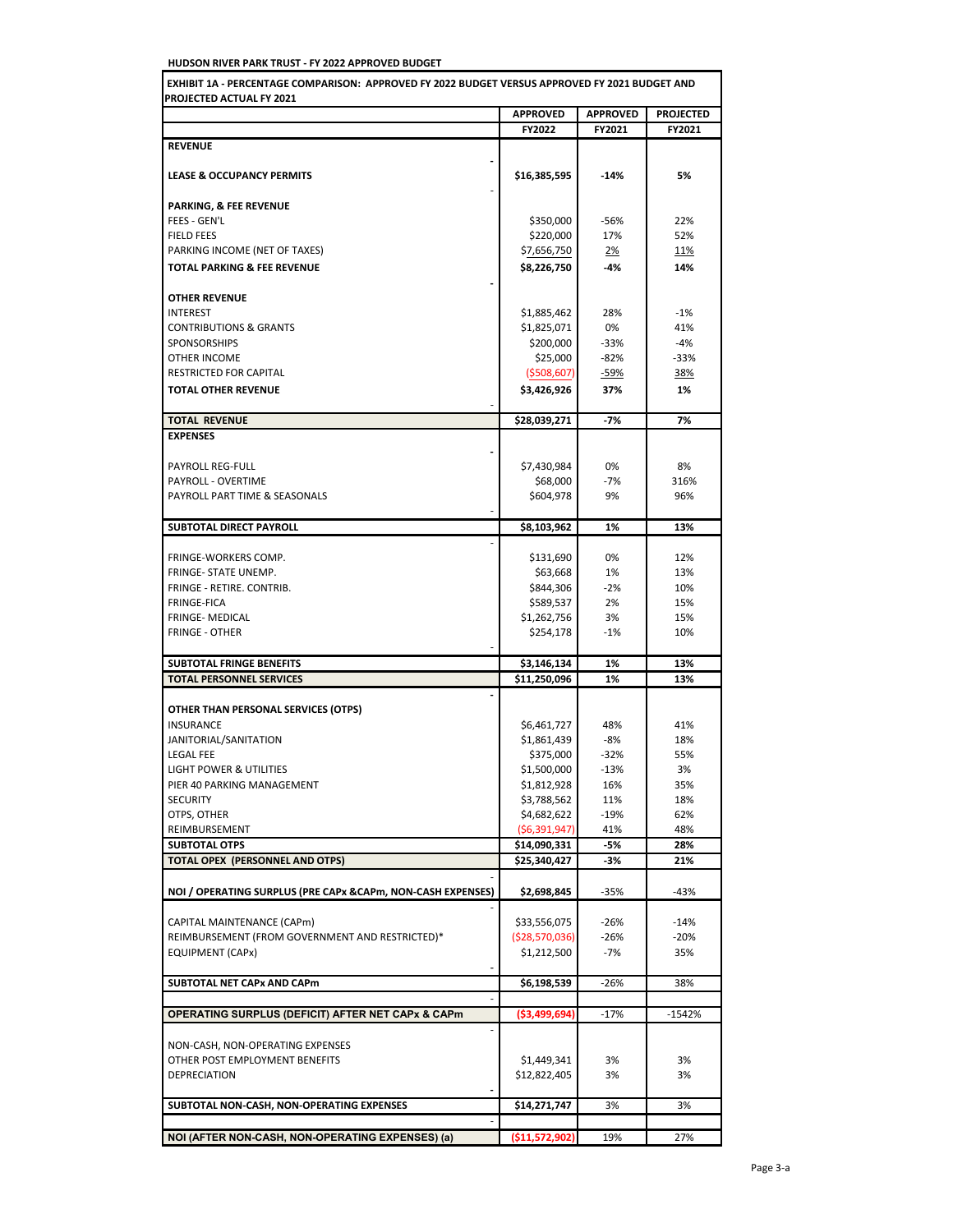| EXHIBIT 2- FUNCTION SUMMARY- (COMPARISON FY 2020 ACTUAL, FY 2021 APPROVED BUDGET, FY 2021 PROJECTION AND FY 2022 |  |
|------------------------------------------------------------------------------------------------------------------|--|
| <b>APPROVED BUDGET)</b>                                                                                          |  |

| AFFNUVED DUDGEIJ<br><b>HUDSON RIVER PARK</b>                              |                         | <b>ACTUAL</b>              | <b>APPROVED</b>               | <b>PROJECTED</b>                 | <b>APPROVED</b>             |
|---------------------------------------------------------------------------|-------------------------|----------------------------|-------------------------------|----------------------------------|-----------------------------|
| <b>FISCAL SUMMARY</b>                                                     | <b>Note</b>             | FY2020                     | 2021 BUDGET                   | 2021 FY                          | 2022 BUDGET                 |
| <b>OPERATING REVENUE</b>                                                  | 1                       | \$37,607,710               | \$30,158,196                  | \$25,673,630                     | \$28,039,271                |
|                                                                           |                         |                            |                               |                                  |                             |
| <b>DIRECT PARK OPERATIONS</b>                                             |                         |                            |                               |                                  |                             |
| <b>EDUCATION AND PARK PROGRAMS</b>                                        |                         | \$2,445,002                | \$2,721,646                   | \$1,919,996                      | \$2,376,865                 |
| <b>GROUNDS, FACILITIES &amp; CAPITAL PLANT</b>                            |                         | \$6,139,452                | \$8,059,841                   | \$5,795,263                      | \$7,407,328                 |
| <b>SECURITY</b>                                                           |                         | \$3,281,016                | \$3,425,000                   | \$3,205,455                      | \$3,788,562                 |
| <b>SANITATION</b>                                                         |                         | \$1,471,638                | \$2,023,261                   | \$1,584,158                      | \$1,861,439                 |
| <b>UTILITIES</b>                                                          |                         | \$1,561,339                | \$1,727,288                   | \$1,454,803                      | \$1,500,000                 |
| <b>INSURANCE</b>                                                          |                         | \$3,929,558                | \$4,363,244                   | \$4,579,567                      | \$6,461,727                 |
| <b>TOTAL DIRECT PARK OPERATIONS</b>                                       |                         | \$18,828,005               | \$22,320,280                  | \$18,539,241                     | \$23,395,920                |
| <b>PARKING OPERATIONS</b>                                                 |                         | \$1,850,698                | \$1,661,735                   | \$1,417,053                      | \$1,891,178                 |
|                                                                           |                         | \$3,873,968                | \$6,567,922                   | \$5,292,818                      | \$6,445,276                 |
| <b>ADMIN, SUPPORT &amp; OH</b><br><b>REIMBURSEABLE EXPENSES</b>           |                         | (\$3,747,013)              | (\$4,529,304)                 |                                  | (\$6,391,947)               |
|                                                                           | $\overline{\mathbf{2}}$ | \$20,805,658               | \$26,020,633                  | $(\$4,314,351)$<br>\$20,934,761  | \$25,340,427                |
| <b>TOTAL OPERATING (OPEX)</b>                                             |                         |                            |                               |                                  |                             |
| <b>OPERATING SURPLUS (DEFICIT)</b>                                        |                         | \$16,802,052               | \$4,137,563                   | \$4,738,868                      | \$2,698,845                 |
| CAPx AND CAPm NET REIMBURSABLE                                            | 3                       | \$3,466,090                | \$8,360,139                   | \$4,496,125                      | \$6,198,539                 |
| <b>ANNUAL SURPLUS (DEFICIT)</b>                                           |                         | \$13,335,962               | (\$4,222,576)                 | \$242,743                        | (\$3,499,694)               |
| <b>NON OPERATING EXPENSE</b>                                              | 4                       | \$17,047,016               | \$13,856,065                  | \$13,856,065                     | \$14,271,747                |
| NOI (AFTER NON CASH TRANSACTIONS)(a)                                      | 5                       | (\$244,964)                | (\$9,718,502)                 | ( \$9, 117, 197]                 | (\$11,572,902)              |
|                                                                           |                         |                            |                               |                                  |                             |
| <b>Notes</b>                                                              |                         |                            |                               |                                  |                             |
|                                                                           |                         | <b>ACTUAL</b>              | <b>APPROVED</b>               | <b>PROJECTED</b>                 | <b>PROPOSED</b>             |
|                                                                           |                         | FY2020                     | 2021 BUDGET                   | 2021 FY                          | 2022 BUDGET                 |
| 1 - Included in Operating Revenue                                         |                         |                            |                               |                                  |                             |
| Lease and Occupancy Permits                                               |                         | \$22,369,242               | \$19,138,196                  | \$15,299,603                     | \$16,385,595                |
| Parking<br>Fees                                                           |                         | \$7,661,366<br>\$1,450,912 | \$7,535,628<br>\$991,500      | \$6,784,576<br>\$197,360         | \$7,656,750<br>\$570,000    |
| Interest                                                                  |                         | \$4,597,560                | \$1,477,872                   | \$1,914,244                      | \$1,885,462                 |
| Contribution                                                              |                         | \$2,189,819                | \$1,825,000                   | \$1,170,036                      | \$1,825,071                 |
| Sponsorship                                                               |                         | \$432,005                  | \$300,000                     | \$217,811                        | \$200,000                   |
| Other income                                                              |                         | \$256,806                  | \$140,000                     | \$90,000                         | \$25,000                    |
| <b>Restricted for Capital</b>                                             |                         | (\$1,350,000)              | (\$1,250,000)                 | \$0                              | (\$508,607)                 |
| 2 - Included in OPEX                                                      |                         |                            |                               |                                  |                             |
| Payroll                                                                   |                         | \$7,391,202                | \$8,026,523                   | \$7,174,075                      | \$8,103,962                 |
| <b>Fringe Benefits</b>                                                    |                         | \$2,665,676                | \$3,113,471                   | \$2,782,808                      | \$3,146,134                 |
| <b>Total Personnel</b>                                                    |                         | \$10,056,878               | \$11,139,994                  | \$9,956,883                      | \$11,250,096                |
|                                                                           |                         |                            |                               |                                  |                             |
| <b>Full Time Permanent Employees</b>                                      |                         | 80                         | 84                            | 80                               | 83                          |
|                                                                           |                         |                            |                               |                                  |                             |
| 3 - Included in CAPm & Equipment<br>Equipment (Incl replacements)         |                         | \$1,278,783                | \$1,306,000                   |                                  |                             |
| <b>Upland and Park Piers</b>                                              |                         | \$4,033,106                | \$4,463,498                   | \$898,141<br>\$2,269,267         | \$1,212,500<br>\$8,482,884  |
| <b>Marine Structures</b>                                                  |                         | \$6,058,135                | \$2,560,000                   | \$886,919                        | \$3,343,025                 |
| Pier 40                                                                   |                         | \$14,747,870               | \$38,400,164                  | \$36,044,067                     | \$21,730,166                |
| Reimbursable CAPm and Equipment                                           |                         | (\$22,651,804)             | (\$38,369,523)                | (\$35,602,268)                   | (\$28,570,036)              |
| 4 - Non operating cost                                                    |                         |                            |                               |                                  |                             |
| <b>Other Post Employment Benefits</b>                                     |                         | \$5,027,945                |                               | \$1,407,128                      |                             |
| Depreciation (CAPx and CAPm)                                              |                         | \$12,019,071               | \$1,407,128<br>\$12,448,937   | \$12,448,937                     | \$1,449,341<br>\$12,822,405 |
| Total non operating cost                                                  |                         | \$17,047,016               | \$13,856,065                  | \$13,856,065                     | \$14,271,747                |
|                                                                           |                         |                            |                               |                                  |                             |
| 5- Annual Surplus (Deficit)                                               |                         |                            |                               |                                  |                             |
| <b>Additional Notes</b>                                                   |                         | \$16,802,052               |                               |                                  |                             |
| <b>Operating Surplus (Deficit)</b><br>Non operating cost                  |                         | (\$17,047,016)             | \$4,137,563<br>(\$13,856,065) | \$4,738,868<br>$($ \$13,856,065) | \$2,698,845<br>(\$14,271,   |
|                                                                           |                         | (\$244,964)                | (\$9,718,502)                 | \$9,117,197                      |                             |
|                                                                           |                         |                            |                               |                                  |                             |
| *Potential reimbursement for several projects for FY 2021 is under review |                         |                            |                               |                                  |                             |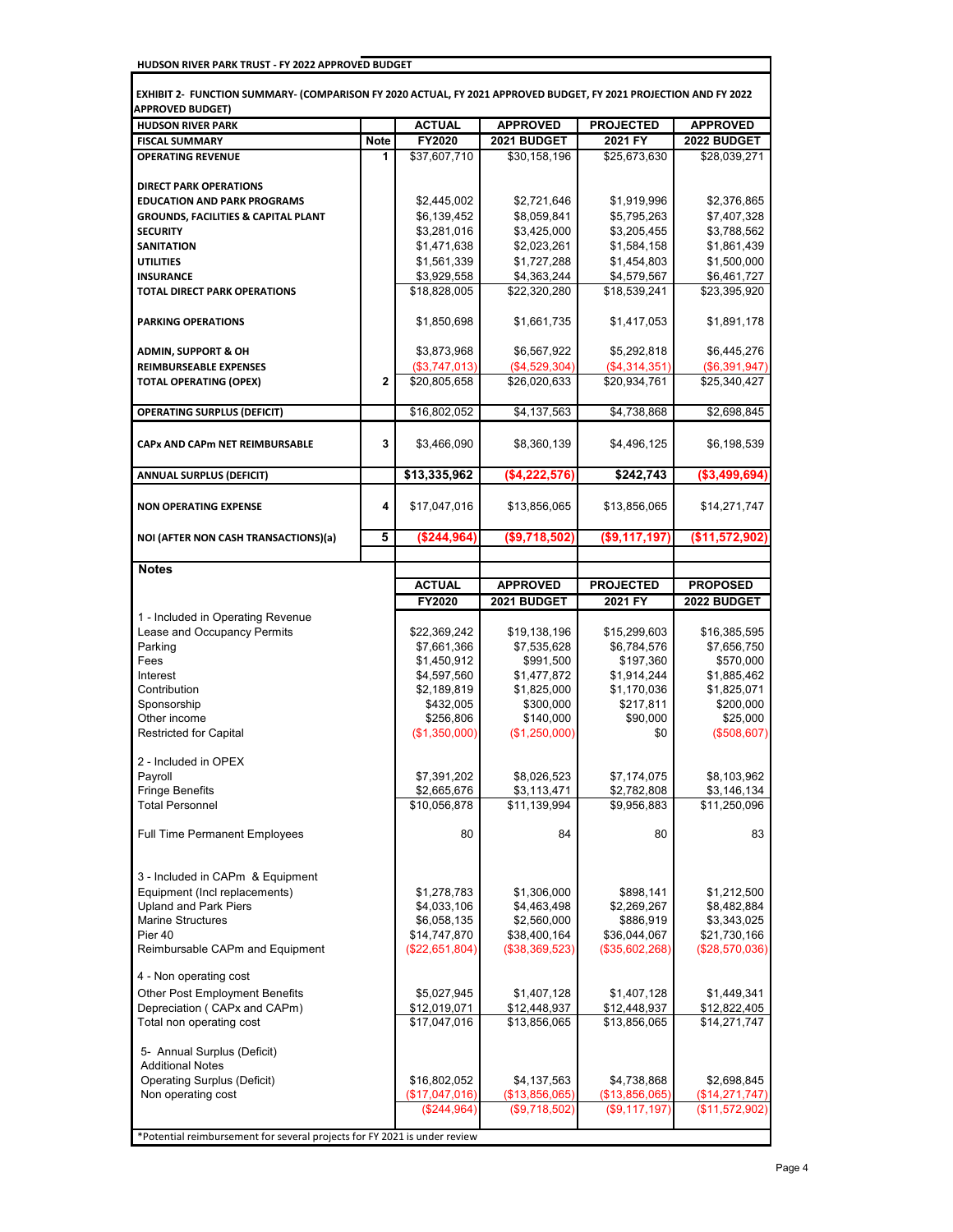| <b>EXHIBIT 2A -FUNCTION BUDGET-PERCENTAGE COMPARISON: APPROVED FY 2022 BUDGET VERSUS</b> |
|------------------------------------------------------------------------------------------|
| APPROVED FY 2021 BUDGET AND PROJECTED ACTUAL FY 2021                                     |

| <b>HUDSON RIVER PARK</b>                          | <b>APPROVED</b>              | <b>APPROVED</b>           | <b>PROJECTED</b>           |
|---------------------------------------------------|------------------------------|---------------------------|----------------------------|
| <b>FISCAL SUMMARY</b>                             | FY2022                       | FY2021                    | FY2021                     |
| <b>OPERATING REVENUE</b>                          | \$28,039,271                 | $-7%$                     | 9%                         |
|                                                   |                              |                           |                            |
| <b>DIRECT PARK OPERATIONS</b>                     |                              |                           |                            |
| <b>EDUCATION AND PARK PROGRAMS</b>                | \$2,376,865                  | $-13%$                    | 24%                        |
| <b>GROUNDS, FACILITIES &amp; CAPITAL PLANT</b>    | \$7,407,328                  | $-8%$                     | 28%                        |
| <b>SECURITY</b>                                   | \$3,788,562                  | 11%                       | 18%                        |
| <b>SANITATION</b>                                 | \$1,861,439                  | $-8%$                     | 18%                        |
| <b>UTILITIES</b><br><b>INSURANCE</b>              | \$1,500,000<br>\$6,461,727   | $-13%$<br>48%             | 3%<br>41%                  |
| <b>TOTAL DIRECT PARK OPERATIONS</b>               | \$23,395,920                 | 5%                        | 26%                        |
|                                                   |                              |                           |                            |
| <b>PARKING OPERATIONS</b>                         | \$1,891,178                  | 14%                       | 33%                        |
| <b>ADMIN, SUPPORT &amp; OH</b>                    | \$6,445,276                  | $-2%$                     | 22%                        |
| REIMBURSEABLE EXPENSES                            | $(\$6,391,947)$              | 41%                       | 48%                        |
| <b>TOTAL OPERATING (OPEX)</b>                     | \$25,340,427                 | $-3%$                     | 21%                        |
|                                                   |                              |                           |                            |
| OPERATING SURPLUS (DEFICIT)                       | \$2,698,845                  | -35%                      | $-43%$                     |
| CAPx AND CAPm NET REIMBURSABLE                    | \$6,198,539                  | $-26%$                    | 38%                        |
| ANNUAL SURPLUS (DEFICIT)                          | (\$3,499,694)                | $-17%$                    | $-1542%$                   |
|                                                   |                              |                           |                            |
| <b>NON OPERATING EXPENSE</b>                      | \$14,271,747                 | 3%                        | 3%                         |
| NOI (AFTER NON CASH TRANSACTIONS)(a)              | (\$11,572,902)               | 19%                       | 27%                        |
|                                                   |                              |                           |                            |
| <b>Notes</b>                                      |                              |                           |                            |
|                                                   | <b>PROPOSED</b><br>FY2022    | <b>APPROVED</b><br>FY2021 | <b>PROJECTED</b><br>FY2021 |
| 1 - Included in Operating Revenue                 |                              |                           |                            |
| Lease and Occupancy Permits                       | \$16,385,595                 | $-14%$                    | 7%                         |
| Parking                                           | \$7,656,750                  | 2%                        | 13%                        |
| Fees                                              | \$570,000                    | $-43%$                    | 189%                       |
| Interest                                          | \$1,885,462                  | 28%                       | $-2%$                      |
| Contribution                                      | \$1,825,071                  | 0%                        | 56%                        |
| Sponsorship                                       | \$200,000                    | $-33%$                    | $-8%$                      |
| Other income<br><b>Restricted for Capital</b>     | \$25,000<br>(\$508,607)      | $-82%$<br>$-59%$          | $-72%$<br>N/A              |
|                                                   |                              |                           |                            |
| 2 - Included in OPEX                              |                              |                           |                            |
| Payroll                                           | \$8,103,962                  | 1%                        | 13%                        |
| <b>Fringe Benefits</b>                            | \$3,146,134                  | 1%                        | 13%                        |
| <b>Total Personnel</b>                            | \$11,250,096                 | 1%                        | 13%                        |
|                                                   |                              |                           |                            |
| <b>Full Time Permanent Employees</b>              | 83                           | $-1%$                     | 4%                         |
|                                                   |                              |                           |                            |
| 3 - Included in CAPm & Equipment                  |                              |                           |                            |
| Equipment (Incl replacements)                     | \$1,212,500                  | $-7%$                     | 35%                        |
| <b>Upland and Park Piers</b>                      | \$8,482,884                  | 90%                       | 274%                       |
| <b>Marine Structures</b>                          | \$3,343,025                  | 31%                       | 277%                       |
| Pier 40                                           | \$21,730,166                 | -43%                      | $-40%$                     |
| Reimbursable CAPm and Equipment                   | (\$28,570,036)               | $-26%$                    | $-20%$                     |
| 4 - Non operating cost                            |                              |                           |                            |
| <b>Other Post Employment Benefits</b>             | \$1,449,341                  | 3%                        | 3%                         |
| Depreciation (CAPx and CAPm)                      | \$12,822,405                 | 3%                        | 3%                         |
| Total non operating cost                          | $\overline{$}14,271,747$     | 3%                        | 3%                         |
|                                                   |                              |                           |                            |
| 5- Annual Surplus (Deficit)                       |                              |                           |                            |
| <b>Additional Notes</b>                           |                              |                           |                            |
| Operating Surplus (Deficit)<br>Non operating cost | \$2,698,845<br>(\$14,271,747 | -35%<br>3%                | $-43%$<br>3%               |
|                                                   | (\$11,572,902)               | 19%                       | 27%                        |
|                                                   |                              |                           |                            |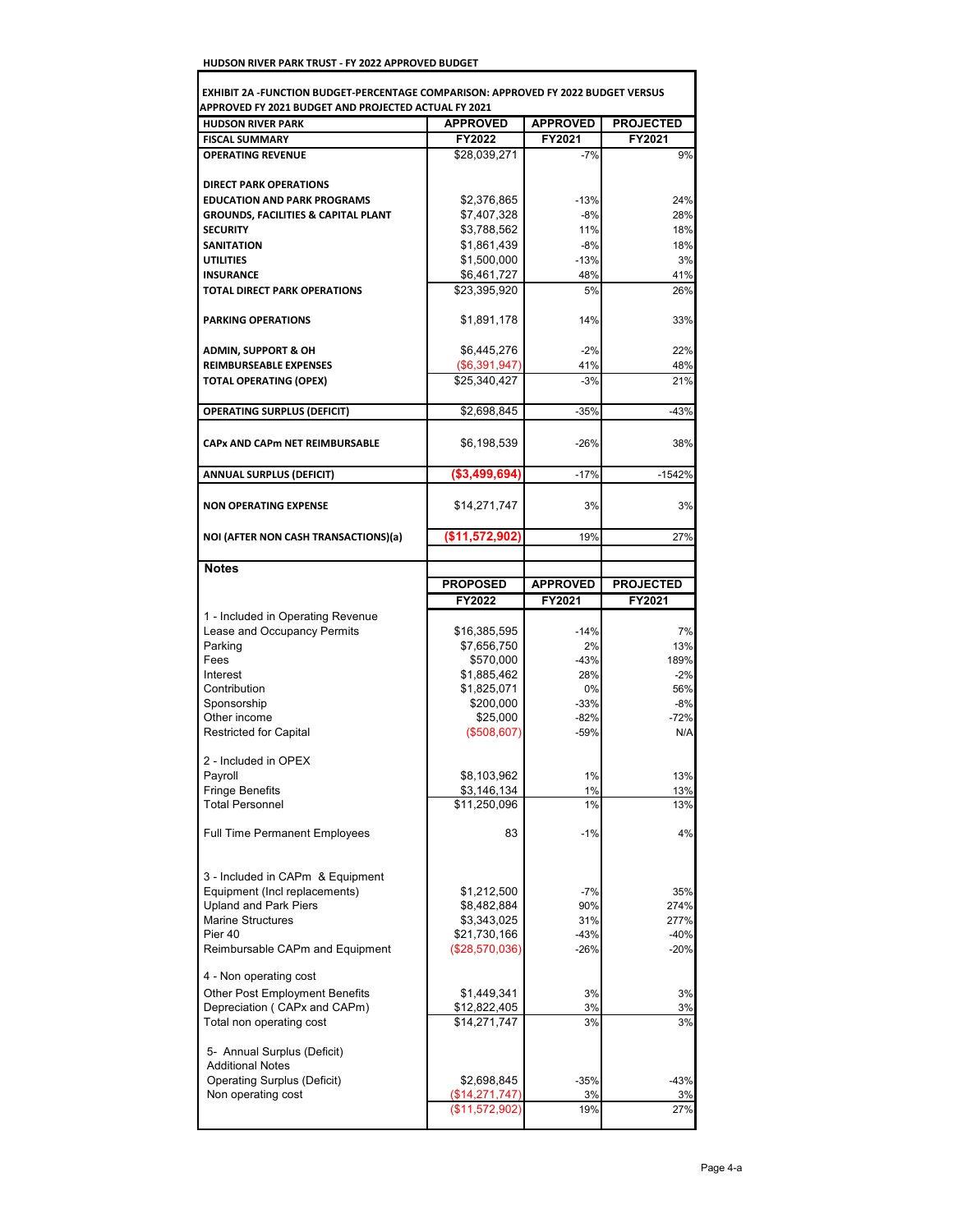## **FY 2022 DISTRIBUTION OF EXPENSES (GROSS)**

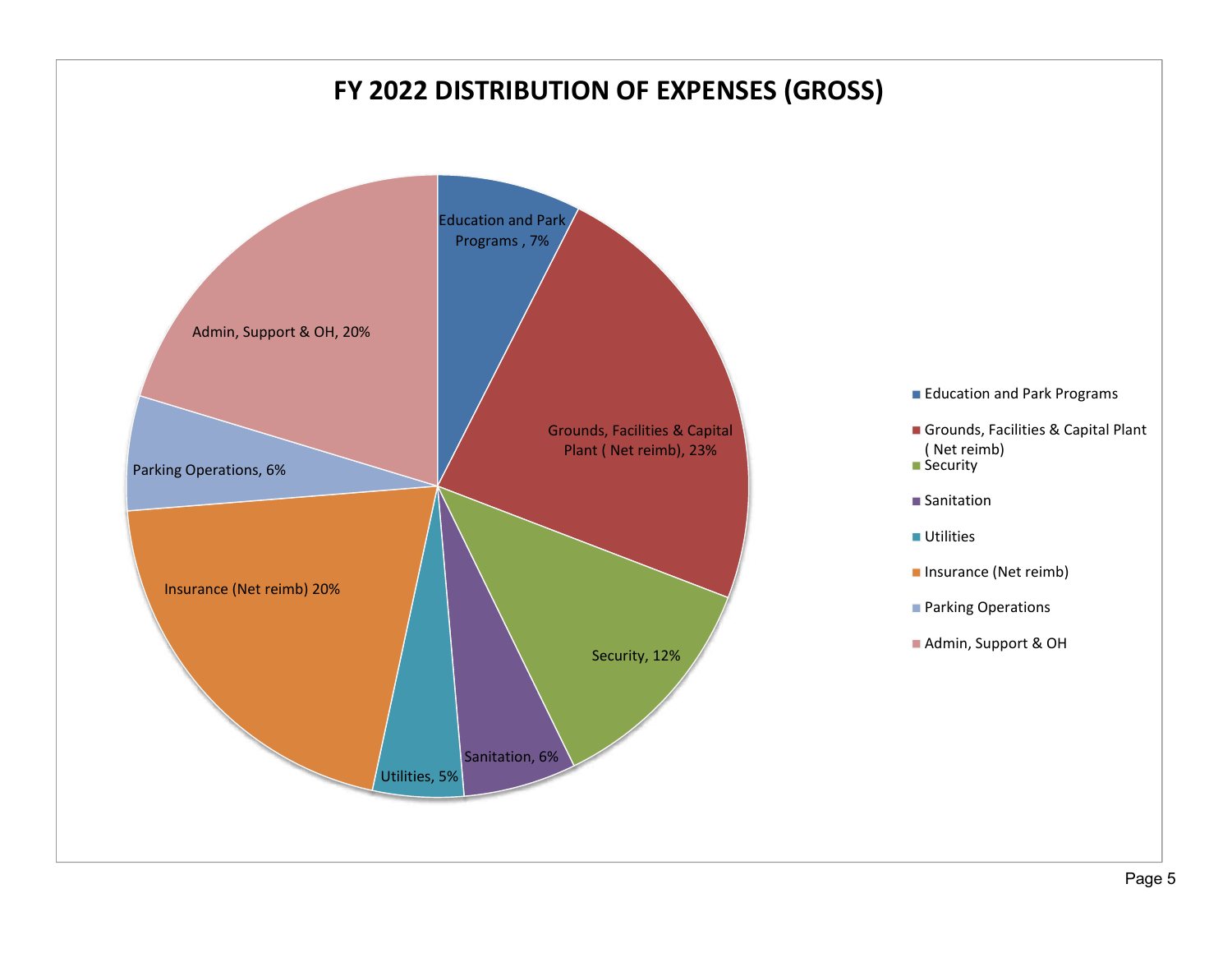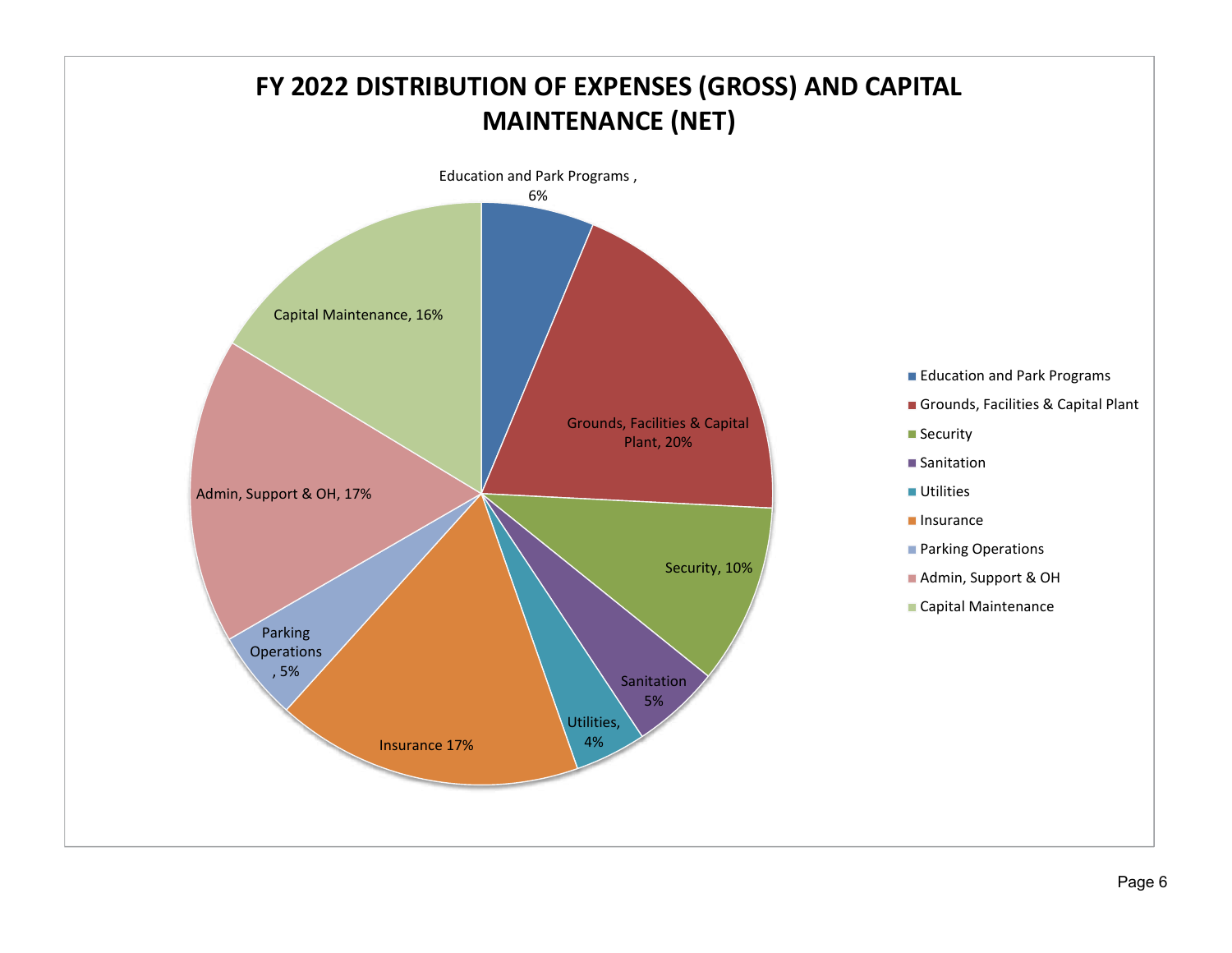#### **EXHIBIT 3 - BUDGET SUMMARY (COMPARISON FY APPROVED 2021 BUDGET VS FY 2022 APPROVED BUDGET)**

|                                                    | <b>APPROVED</b> | <b>APPROVED</b> |                 | <b>PCT</b>    |
|----------------------------------------------------|-----------------|-----------------|-----------------|---------------|
|                                                    | <b>BUDGET</b>   | <b>BUDGET</b>   | <b>CHANGE</b>   | <b>CHANGE</b> |
|                                                    | FY 2021         | FY 2022         |                 |               |
| <b>OPERATING REVENUE (see Exhibit 4)</b>           |                 |                 |                 |               |
| TOTAL LEASE, OCCUPANCY, FEES AND PARKING           | \$27,665,324    | \$24,612,345    | ( \$3,052,979)  | $-11%$        |
| <b>TOTAL OTHER REVENUE</b>                         | \$2,492,872     | \$3,426,926     | \$934,054       | 37%           |
| <b>TOTAL OPERATING REVENUE</b>                     | \$30,158,196    | \$28,039,271    | (52, 118, 925)  | $-7%$         |
|                                                    |                 |                 |                 |               |
| <b>PERSONNEL EXPENSES (see Exhibit 5)</b>          |                 |                 |                 |               |
| <b>PAYROLL</b>                                     | \$8,026,523     | \$8,103,962     | \$77,439        | 1%            |
| <b>FRINGE BENEFITS</b>                             | \$3,113,471     | \$3,146,134     | \$32,663        | <u>1%</u>     |
| <b>TOTAL PERSONNEL</b>                             | \$11,139,994    | \$11,250,096    | \$110,102       | 1%            |
|                                                    |                 |                 |                 |               |
| OTHER THAN PERSONAL SERVICES (see Exhibit 6) (a)   | \$14,880,639    | \$14,090,331    | (5790, 308)     | $-5%$         |
| <b>OPERATING INCOME (LOSS)</b>                     | \$4,137,563     | \$2,698,845     | (\$1,438,719)   | $-35%$        |
| <b>CAPITAL EXPENSES (see Exhibit 7)</b>            |                 |                 |                 |               |
| CAPITAL EXPENSES - EQUIPMENT                       | \$1,306,000     | \$1,212,500     | ( \$93,500)     | $-7%$         |
| CAPITAL MAINTENANCE - UPLAND AND PARK PIERS        | \$4,463,498     | \$8,482,884     | \$4,019,386     | 90%           |
| <b>CAPITAL MAINTENANCE - MARINE</b>                | \$2,560,000     | \$3,343,025     | \$783,025       | 31%           |
| CAPITAL MAINTENANCE & IMPROVEMENTS- PIER 40        | \$38,400,164    | \$21,730,166    | ( \$16,669,998) | $-43%$        |
| REIMBURSEABLE EXPENSE                              | (\$38,369,523)  | (528, 570, 036) | \$9,799,487     | $-26%$        |
| TOTAL NET CAPITAL EXPENSES AND CAPITAL MAINTENANCE | \$8,360,139     | \$6,198,539     | ( \$2,161,600)  | $-26%$        |
|                                                    |                 |                 |                 |               |
| TOTAL OPEX AND NET CAPX AND CAPM                   | \$34,380,772    | \$31,538,966    | ( \$2,841,806)  | $-8%$         |
| OPERATING INCOME LESS CAPX AND CAPM                | (54, 222, 576)  | ( \$3,499,694)  | \$722,881       | $-17%$        |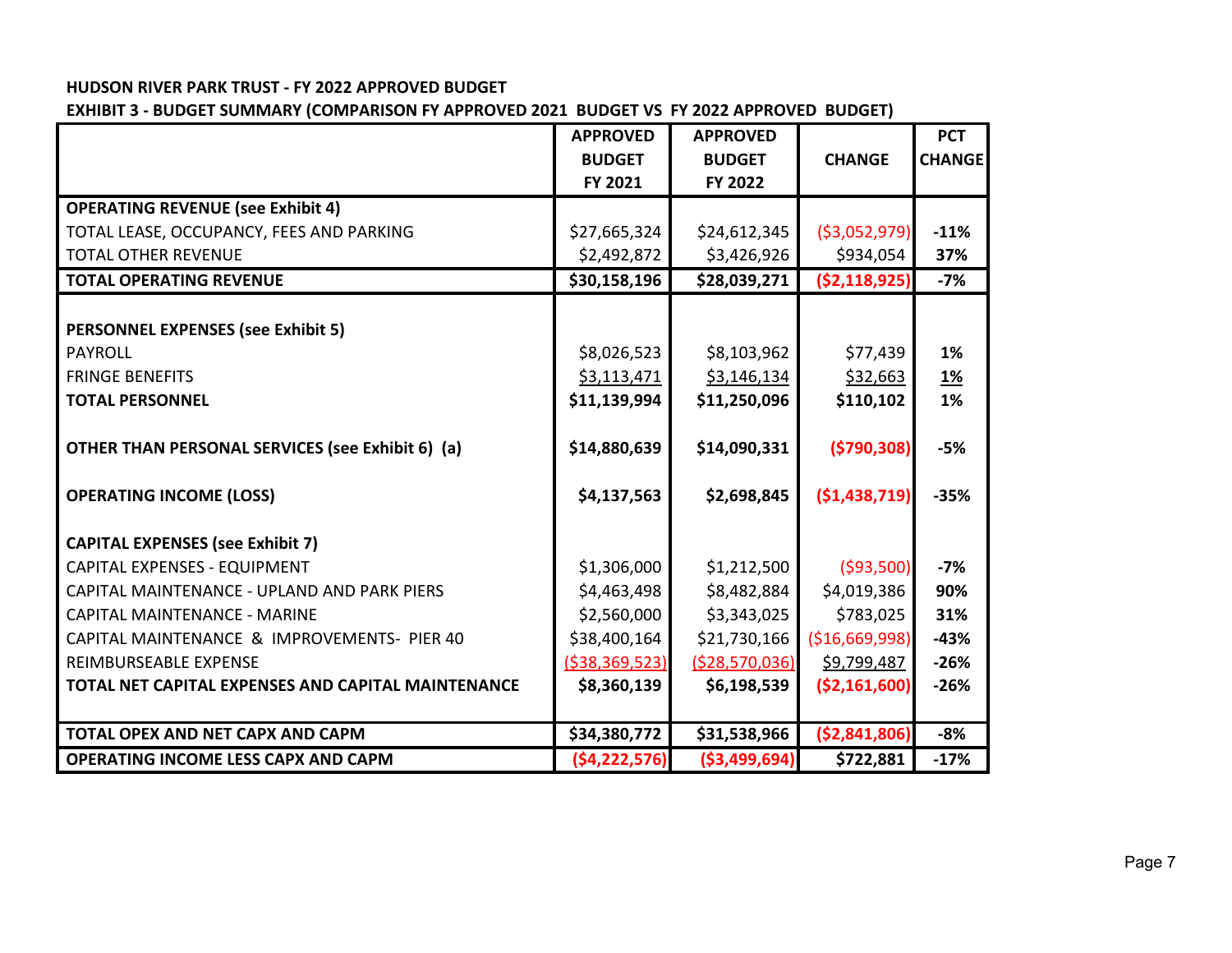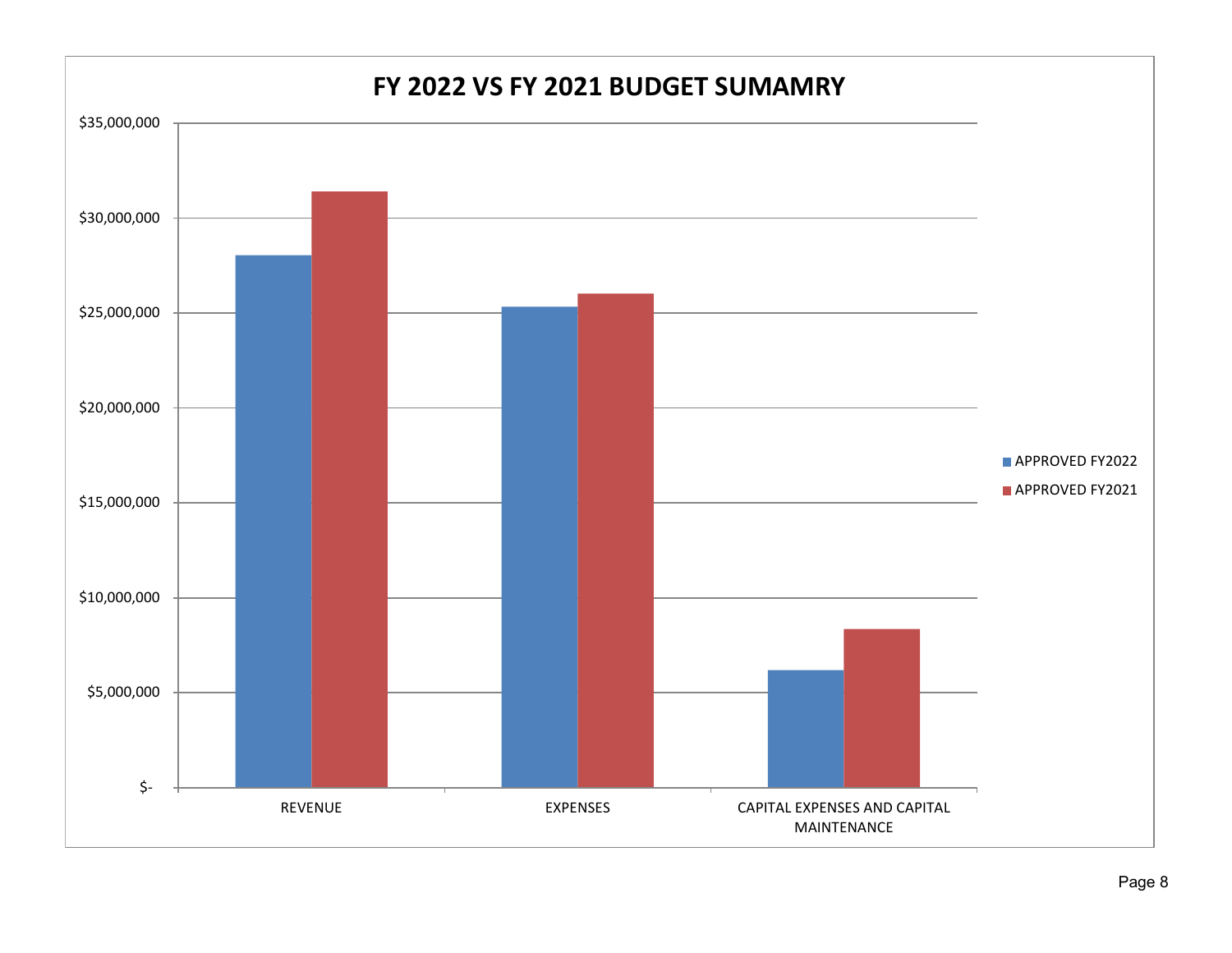**EXHIBIT 4 - REVENUE (COMPARISON FY 2021 APPROVED BUDGET VS FY 2022 APPROVED BUDGET)**

|                                       | <b>APPROVED</b> | <b>APPROVED</b> | \$             | %             |
|---------------------------------------|-----------------|-----------------|----------------|---------------|
|                                       | FY 2021         | FY 2022         | <b>CHANGE</b>  | <b>CHANGE</b> |
| <b>LEASE &amp; OCCUPANCY PERMITS</b>  | \$19,138,196    | \$16,385,595    | (52, 752, 601) | $-14%$        |
|                                       |                 |                 |                |               |
| <b>PARKING, &amp; FEE REVENUE</b>     |                 |                 |                |               |
| <b>FEES - GEN'L</b>                   | \$804,000       | \$350,000       | ( \$454,000]   | $-56%$        |
| <b>FIELD FEES</b>                     | \$187,500       | \$220,000       | \$32,500       | 17%           |
| PARKING INCOME (NET OF TAXES)         | \$7,535,628     | \$7,656,750     | \$121,122      | <u>2%</u>     |
| <b>PARKING &amp; FEE REVENUE</b>      | \$8,527,128     | \$8,226,750     | ( \$300, 378)  | $-4%$         |
|                                       |                 |                 |                |               |
| <b>OTHER REVENUE</b>                  |                 |                 |                |               |
| <b>INTEREST</b>                       | \$1,477,872     | \$1,885,462     | \$407,590      | 28%           |
| <b>CONTRIBUTIONS</b>                  | \$1,800,000     | \$1,485,071     | ( \$314, 929)  | $-17%$        |
| <b>SPONSORSHIPS</b>                   | \$300,000       | \$200,000       | ( \$100,000]   | $-33%$        |
| <b>OTHER INCOME</b>                   | \$140,000       | \$25,000        | ( \$115,000)   | $-82%$        |
| <b>GRANTS</b>                         | \$25,000        | \$340,000       | \$315,000      | 1260%         |
| <b>TRANSFER TO RESTRICTED CAPITAL</b> | ( \$1,250,000)  | (5508, 607)     | \$741,393      | <u>N/A</u>    |
| <b>TOTAL OTHER REVENUE</b>            | \$2,492,872     | \$3,426,926     | \$934,054      | 37%           |
|                                       |                 |                 |                |               |
| <b>TOTAL REVENUE</b>                  | \$30,158,196    | \$28,039,271    | ( \$2,118,925) | $-7%$         |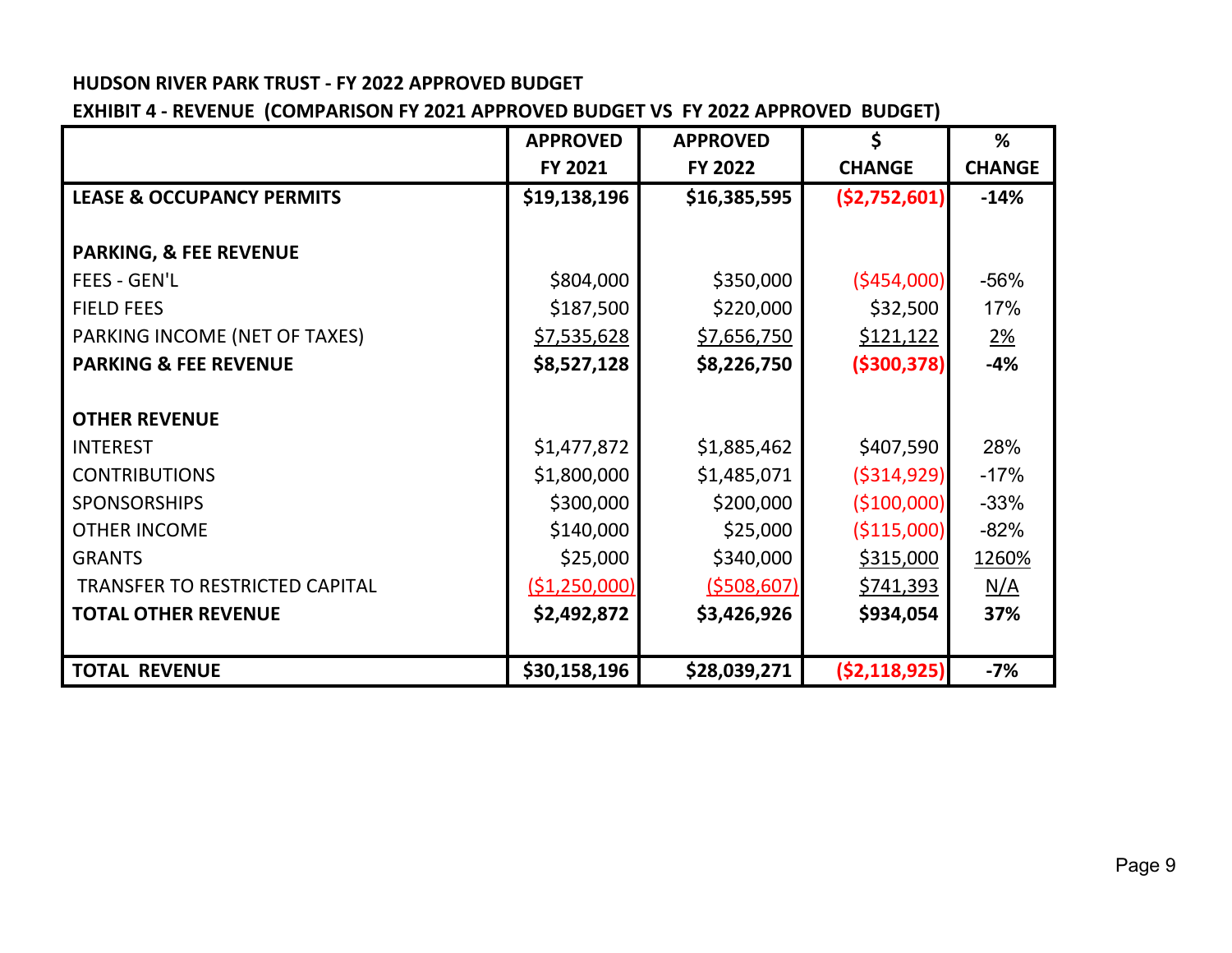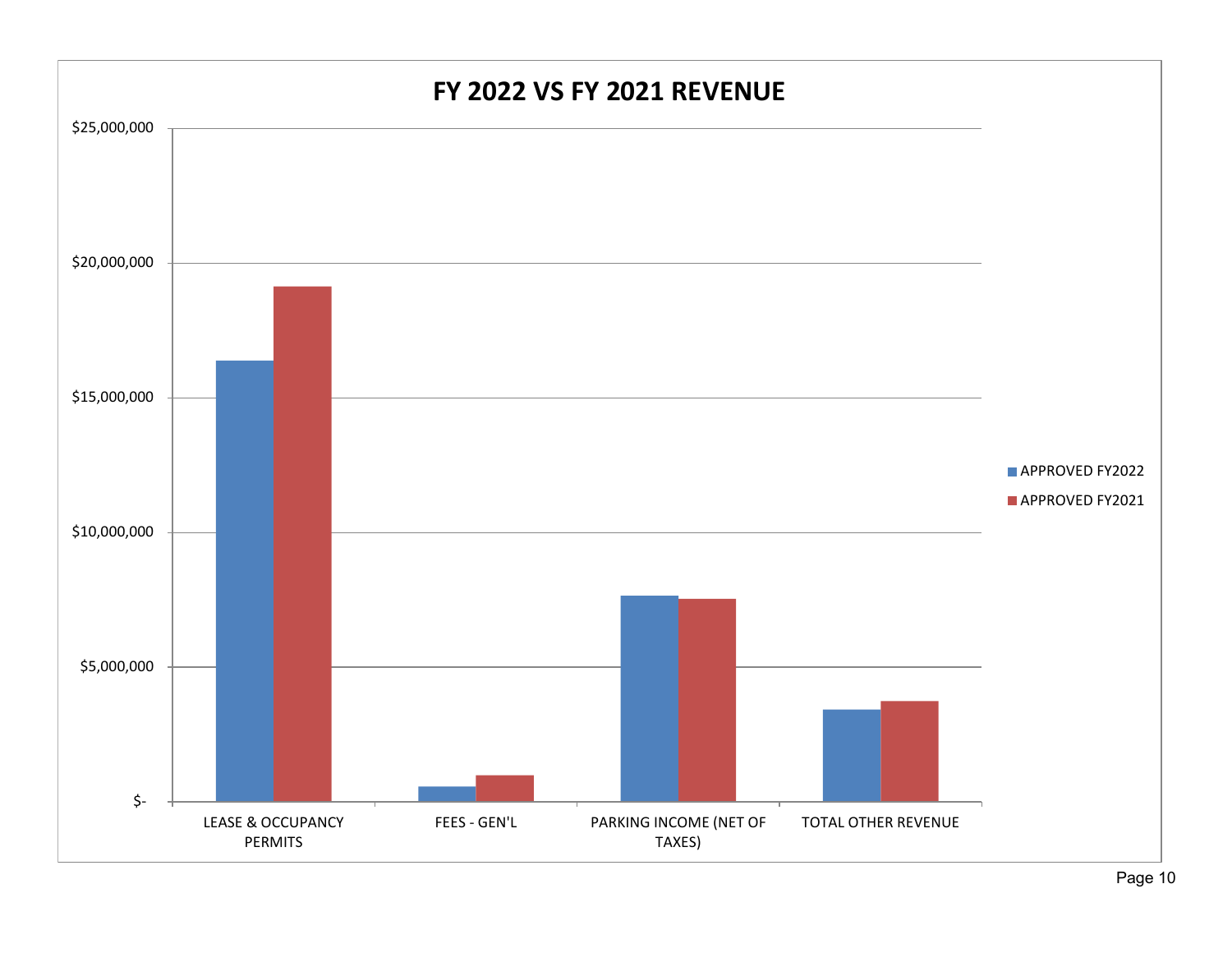#### **EXHIBIT 5 - PERSONNEL SERVICES (COMPARISON FY 2021 APPROVED BUDGET VS FY 2022 APPROVED BUDGET)**

|                                   | <b>APPROVED</b> | <b>APPROVED</b> | \$            | <b>PCT</b>    |
|-----------------------------------|-----------------|-----------------|---------------|---------------|
|                                   | <b>FY2021</b>   | <b>FY2022</b>   | <b>CHANGE</b> | <b>CHANGE</b> |
| <b>PAYROLL REG-FULL TIME</b>      | \$7,397,873     | \$7,430,984     | \$33,110      | 0%            |
| <b>PAYROLL - OVERTIME</b>         | \$73,000        | \$68,000        | (55,000)      | $-7%$         |
| PAYROLL PART TIME & SEASONALS     | \$555,650       | \$604,978       | \$49,328      | 9%            |
|                                   |                 |                 |               |               |
| <b>SUBTOTAL PAYROLL</b>           | \$8,026,523     | \$8,103,962     | \$77,438      | 1%            |
|                                   |                 |                 |               |               |
| <b>TUITION REIMBURSEMENT</b>      | \$20,000        | \$20,000        | \$0           | 0%            |
| <b>FRINGE-VISION CARE</b>         | \$6,137         | \$6,295         | \$158         | 3%            |
| <b>FRINGE-DENTAL</b>              | \$54,438        | \$54,433        | (\$5)         | 0%            |
| <b>FRINGE-WORKERS COMP.</b>       | \$131,989       | \$131,690       | (\$299)       | 0%            |
| <b>FRINGE- STATE UNEMP.</b>       | \$63,048        | \$63,668        | \$620         | 1%            |
| <b>FRINGE-DISABILITY</b>          | \$12,952        | \$12,923        | (\$29)        | 0%            |
| FRINGE - RETIRE. CONTRIB.         | \$857,184       | \$844,306       | (\$12,878)    | $-2%$         |
| <b>FRINGE-FICA</b>                | \$575,774       | \$589,537       | \$13,762      | 2%            |
| <b>FRINGE-TRANSIT CHECK</b>       | \$103,200       | \$99,600        | (\$3,600)     | $-3%$         |
| <b>FRINGE- MEDICAL</b>            | \$1,228,092     | \$1,262,756     | \$34,664      | 3%            |
| <b>FRINGE - NY METRO - M TAX</b>  | \$57,656        | \$57,927        | \$271         | 0%            |
| <b>FRINGE - FLEXIBLE SPENDING</b> | \$3,000         | \$3,000         | \$0           | 0%            |
|                                   |                 |                 |               |               |
| <b>FRINGE BENEFITS</b>            | \$3,113,471     | \$3,146,134     | \$32,663      | 1%            |
|                                   |                 |                 |               |               |
| <b>TOTAL PERSONNEL SERVICES</b>   | \$11,139,994    | \$11,250,096    | \$110,102     | 1%            |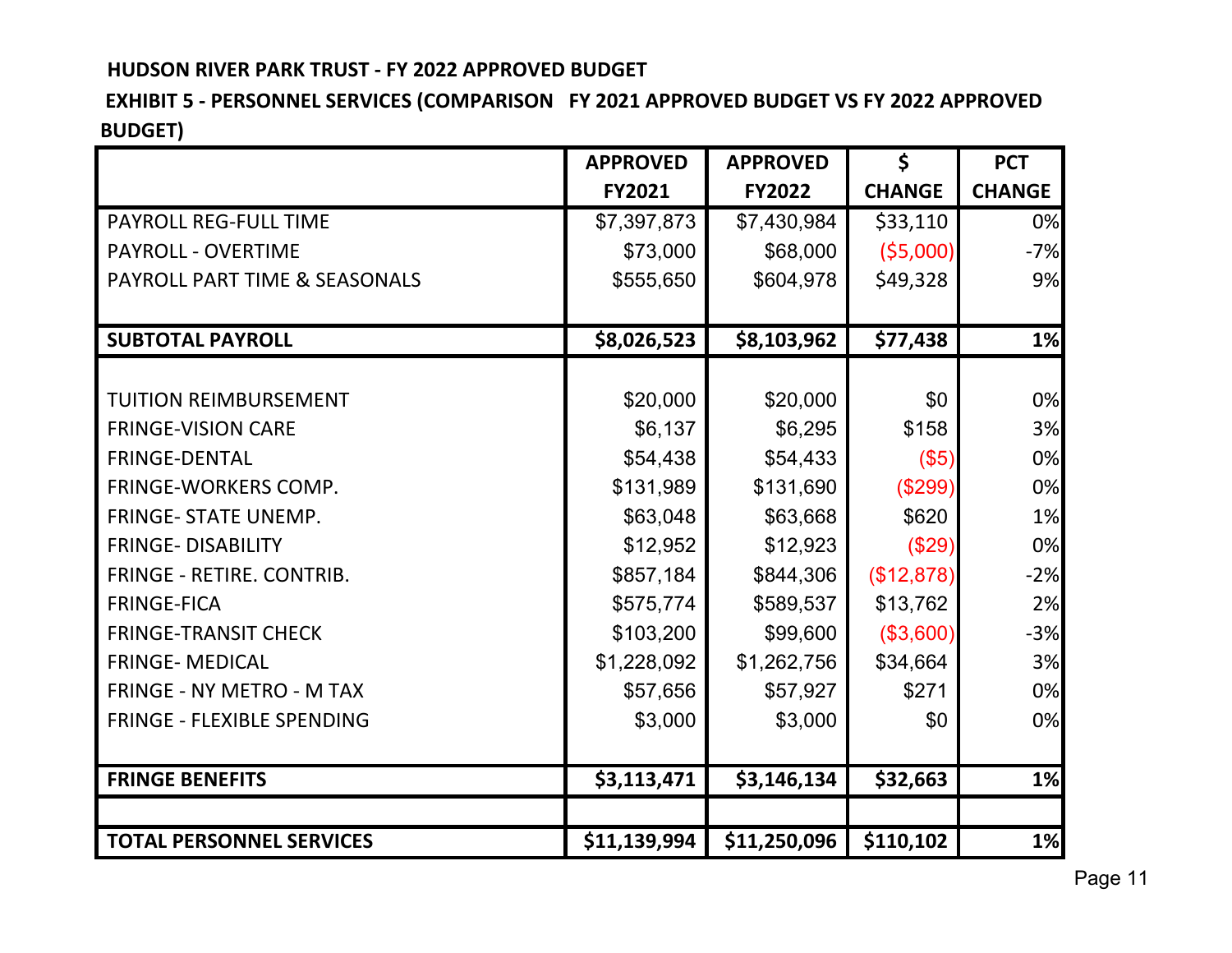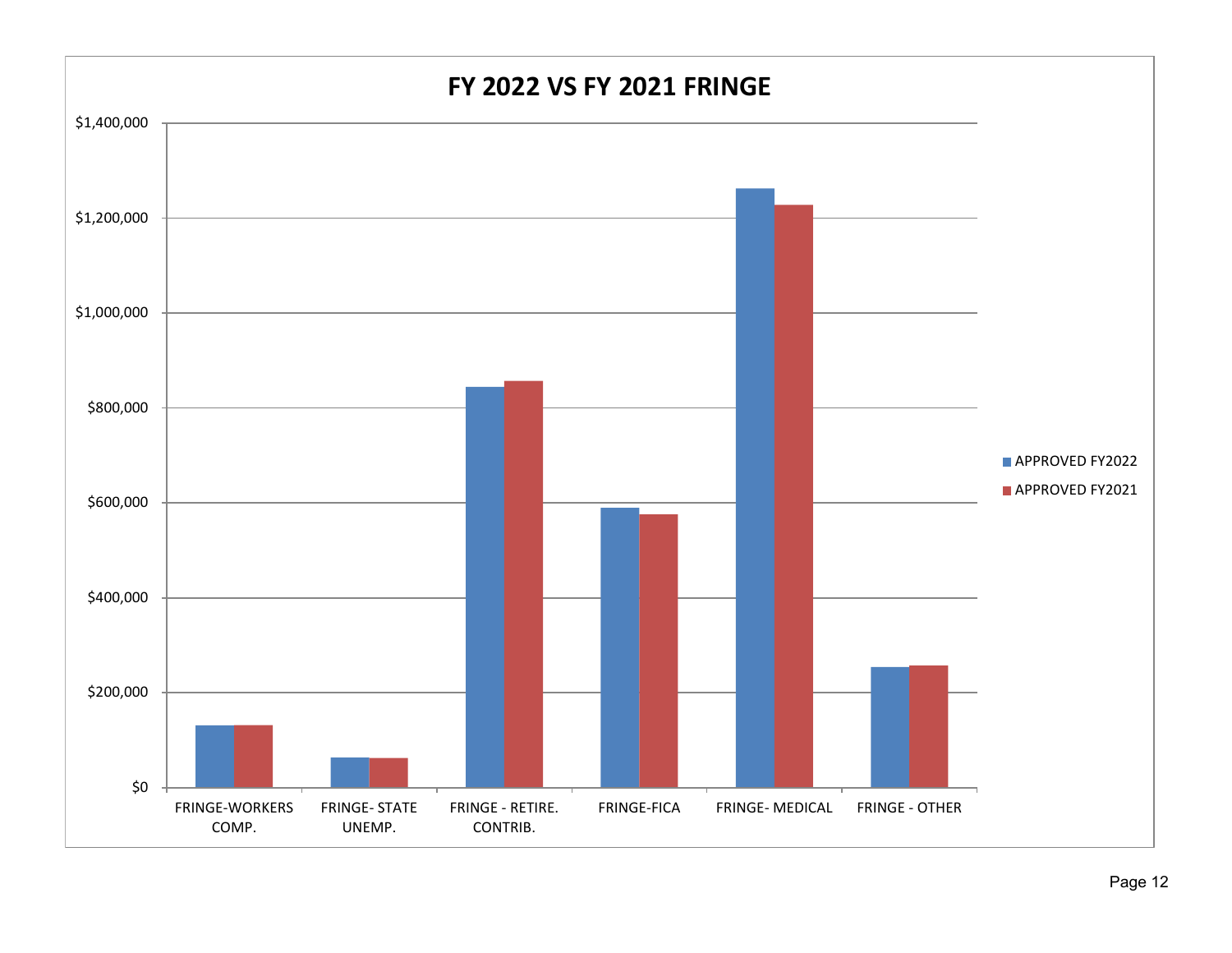**EXHIBIT 6 - OTHER THAN PERSONNEL SERVICES (COMPARISON FY2021 APPROVED, FY 2021 PROJECTED ACTUALS AND FY 2022 APPROVED BUDGET )**

|                                        | <b>APPROVED</b> | <b>PROJECTED</b> | <b>APPROVED</b> | <b>BUDGET</b> | <b>PCT</b>    |                                          | <b>APPROVED</b> | <b>PROJECTED</b> | <b>APPROVED</b> | <b>BUDGET</b>              | <b>PCT</b>    |
|----------------------------------------|-----------------|------------------|-----------------|---------------|---------------|------------------------------------------|-----------------|------------------|-----------------|----------------------------|---------------|
| <b>BUDGET CATEGORY</b>                 | FY 2021         | FY 2021          | FY 2022         | <b>CHANGE</b> | <b>CHANGE</b> | <b>BUDGET CATEGORY</b>                   | FY 2021         | FY 2021          | FY 2022         | <b>CHANGE</b>              | <b>CHANGE</b> |
| <b>PROMOTION &amp; PUBLIC RELATION</b> | \$278,500       | \$109,498        | \$90,650        | ( \$187, 850) | $-67%$        | <b>PAYROLL FEES</b>                      | \$37,500        | \$37,500         | \$37,500        | \$0                        | 0%            |
| <b>AUDITING FEE</b>                    | \$175,000       | \$148,500        | \$150,000       | ( \$25,000]   | $-14%$        | PHOTOGRAPHER                             | \$500           | \$0              | \$500           | \$0                        | 0%            |
| AUTO MTNCE, & GASOLINE                 | \$63,250        | \$35.838         | \$62,750        | (5500)        | $-1%$         | PLANT MATERIALS                          | \$74,500        | \$29,564         | \$75,000        | \$500                      | 1%            |
| <b>AUTO SERVICE</b>                    | \$25,000        | \$17,332         | \$25,000        | \$0           | N/A           | POSTAGE                                  | \$25,000        | \$3,000          | \$7,500         | (\$17,500)                 | $-70%$        |
| <b>FUEL</b>                            | \$35,000        | \$42,206         | \$35,000        | \$0           | N/A           | PRINTING & REPRODUCTION                  | \$133,676       | \$48,215         | \$104,176       | ( \$29,500)                | $-22%$        |
| <b>BANK FEES</b>                       | \$25,000        | \$25,000         | \$25,000        | \$0           |               | <b>REPAIRS &amp; MTNCE - BLDG</b>        | \$80,000        | \$79,028         | \$105,000       | \$25,000                   | 31%           |
| <b>BUSINESS MEALS</b>                  | \$1,000         | \$0              | \$200           | (5800)        | $-80%$        | <b>REPAIRS &amp; MTNCE - MARINE</b>      | \$15,000        | \$3,586          | \$15,000        | \$0                        | 0%            |
| <b>COMPUTER CONSULTANT</b>             | \$65,000        | \$62,107         | \$150,000       | \$85,000      | 131%          | <b>REPAIRS &amp; MTNCE- EQUIPT</b>       | \$101,800       | \$52,986         | \$76,800        | (\$25,000)                 | $-25%$        |
| <b>COMPUTER HARDWARE</b>               | \$110,000       | \$26,483         | \$35,000        | (575,000)     | $-68%$        | <b>REPAIRS &amp; MTNCE- OFFICE</b>       | \$0             | \$0              | \$0             | \$0                        | N/A           |
| <b>COMPUTER SOFTWARE</b>               | \$264,110       | \$196,109        | \$382,210       | \$118,100     | 45%           | <b>REPAIRS &amp; MTNCE-OTHER</b>         | \$30,000        | \$25,248         | \$82,530        | \$52,530                   | 175%          |
| <b>EDUCATIONALTRAINING</b>             | \$53,400        | \$13,293         | \$53,838        | \$438         |               | <b>REPAIR &amp; MAINT REC FACILITIES</b> | \$0             | \$0              | \$0             | \$0                        | N/A           |
| <b>EMPLOYEE RECRUITMENT</b>            | \$20,000        | \$10,744         | \$12,000        | (58,000)      | $-40%$        | SECURITY EQUIPMENT                       | \$15,500        | \$5,656          | \$18,110        | \$2,610                    | N/A           |
| <b>FEES &amp;MEMBERSHIP</b>            | \$11,500        | \$12,389         | \$15,809        | \$4,309       | 37%           | <b>SEMINARS &amp; CONFERENCES</b>        | \$17,350        | \$2,836          | \$12,600        | (54, 750)                  | $-27%$        |
| <b>GENERAL CONSULTANT</b>              | \$1,776,875     | \$477,332        | \$849,158       | (\$927,717)   | $-52%$        | <b>SIGNS &amp; BANNERS</b>               | \$89,435        | \$38,436         | \$77,000        | ( \$12,435)                | $-14%$        |
| <b>INTERNET</b>                        | \$84,045        | \$137,538        | \$83,045        | (51,000)      | $-1%$         | <b>SUBSCRIPTION</b>                      | \$62,563        | \$52,136         | \$30,459        | ( \$32, 104)               | $-51%$        |
| <b>INVESTMENT FEES</b>                 | \$104,000       | \$158,819        | \$125,000       | \$21,000      | N/A           | <b>SUPPLIES</b>                          | \$149,250       | \$121,783        | \$200,750       | \$51,500                   | 35%           |
| LANDSCAPING                            | \$31,000        | \$31,000         | \$40,000        | \$9,000       | 29%           | TELEPHONE EQUIP/ACCESSORIES              | \$13,000        | \$12,585         | \$15,000        | \$2,000                    | 15%           |
|                                        |                 |                  |                 |               |               |                                          |                 |                  |                 |                            |               |
| LEASE EQUIPMENT/RENTAL                 | \$130,001       | \$32,355         | \$88,200        | (541,801)     | $-32%$        | TELEPHONE& ELECTRONIC COMMUNICATIONS     | \$135,390       | \$120,992        | \$172,529       | \$37,139                   | 27%           |
| <b>TRAVEL</b>                          | \$12,250        | \$1,213          | \$7,450         | (54,800)      | $-39%$        | <b>TOOLS</b>                             | \$16,000        | \$15,891         | \$17,000        | \$1,000                    | 6%            |
| MEETING EXPENSES                       | \$6,500         | \$4,000          | \$25,800        | \$19,300      | 297%          | <b>TOOLS REPAIR</b>                      | \$1,500         | \$1,500          | \$1,500         | \$0                        | N/A           |
| <b>MISC EXPENSE</b>                    | \$10,000        | \$10,000         | \$10,000        | \$0           |               | <b>TRAFIC CONTROL EQUIPMENT</b>          | \$5,000         | \$5,548          | \$3,600         | (\$1,400)                  | N/A           |
| <b>MOVIES</b>                          | \$20,000        | \$0              | \$0             | (\$20,000)    | $-100%$       | <b>UNIFORM</b>                           | \$63,260        | \$53,322         | \$61,685        | (51, 575)                  | $-2%$         |
| <b>OFFICE SUPPLY</b>                   | \$50,000        | \$6,513          | \$45,000        | (55,000)      | $-10%$        | <b>VOLUNTEER EXPENSE</b>                 | \$2,500         | \$2,049          | \$2,600         | \$100                      | N/A           |
| <b>OTHER EXPENSES</b>                  | \$5,900         | \$446            | \$3,400         | (52,500)      | $-42%$        |                                          |                 |                  |                 |                            |               |
| <b>OTHER OUTSIDE SERVICES</b>          | \$1,301,805     | \$613,213        | \$1,230,674     | (\$71,131)    | $-5%$         |                                          |                 |                  |                 |                            |               |
| <b>OVERNIGHT MAIL</b>                  | \$30,100        | \$1,811          | \$20,600        | ( \$9,500)    | $-32%$        |                                          |                 |                  |                 |                            |               |
|                                        |                 |                  |                 |               |               | <b>TOTAL OTPS</b>                        | \$5,757,960     | \$2,885,599      |                 | $$4,682,622$ (\$1,075,338) | $-19%$        |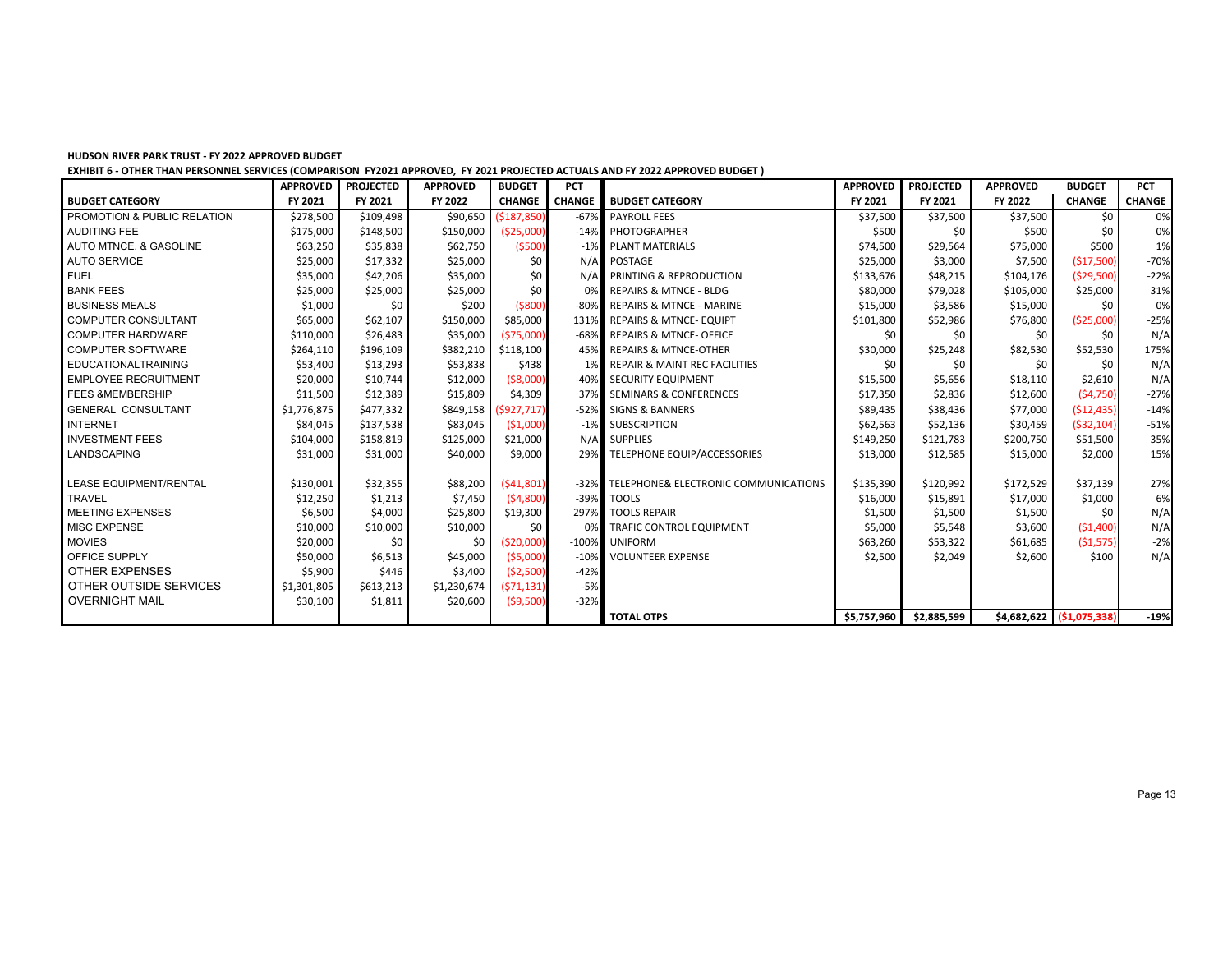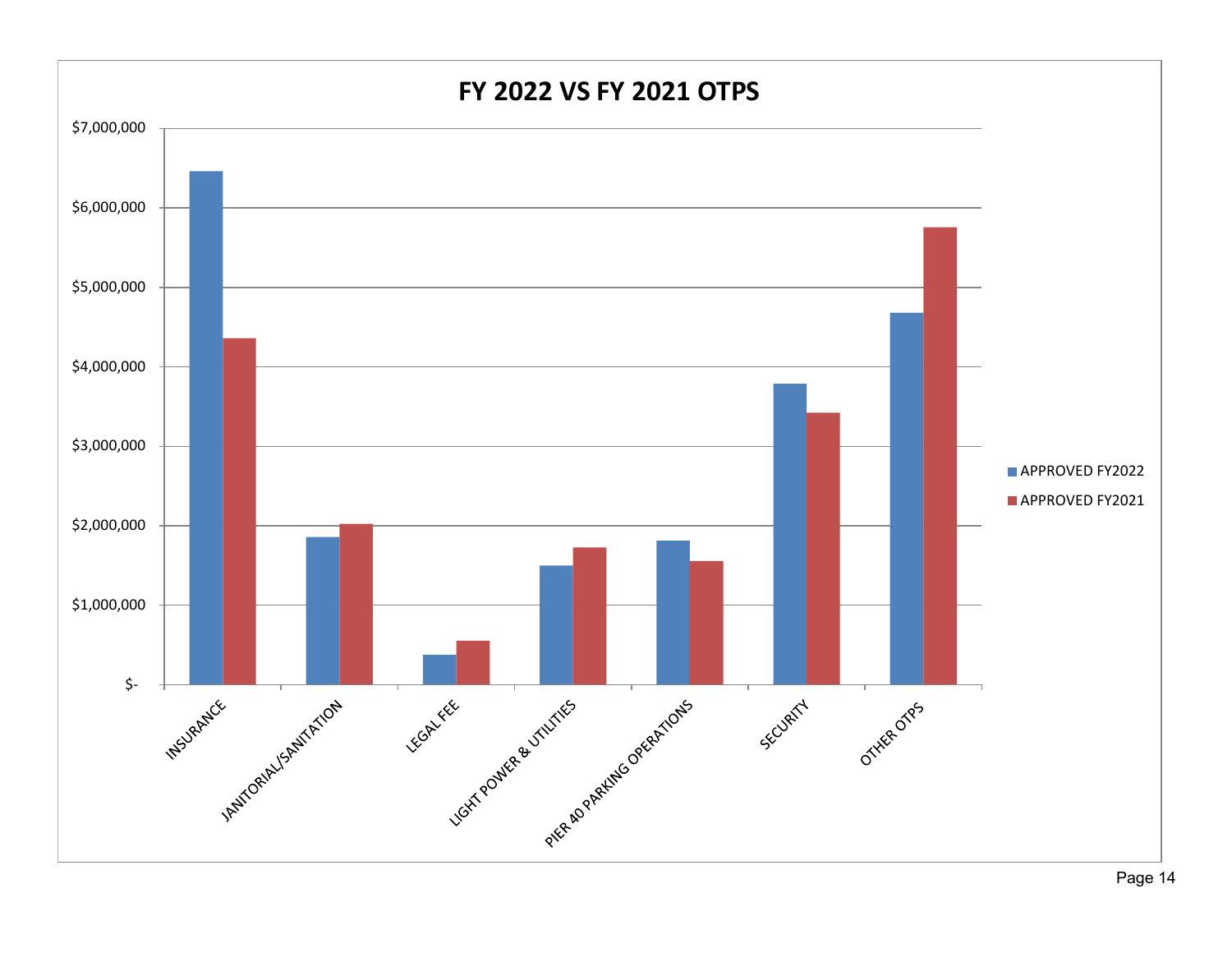#### **HUDSON RIVER PARK TRUST - FY 2022 APPROVED BUDGET EXHIBIT 7 - CAPITAL EQUIPMENT & CAPITAL MAINTENANCE FY 2022 APPROVED**

| <b>Capital Equipment &amp; Other</b>               |             | <b>Capital Maintenance Marine</b>                |              |
|----------------------------------------------------|-------------|--------------------------------------------------|--------------|
| IT Hardware & Software                             | \$216,500   | Repairs                                          | \$2,443,025  |
| <b>Security Cameras &amp; Access</b>               | \$211,000   | Inspections                                      | \$900,000    |
| Vehicles & Equipment Other                         | \$785,000   |                                                  |              |
| Subtotal                                           | \$1,212,500 | Subtotal                                         | \$3,343,025  |
| <b>Capital Maintenance - Upland Park and Piers</b> |             | <b>Capital Maintenance Pier 40</b>               |              |
|                                                    |             | Pile Repair                                      | \$11,649,347 |
|                                                    |             | Roof Repair                                      | \$5,974,689  |
| <b>Park Reconstruction</b>                         | \$7,362,514 | Fire Protection                                  | \$1,725,087  |
| Lighting & Electric                                | \$115,483   | Fields                                           | \$350,000    |
| Paving                                             | \$904,887   | Façade                                           | \$1,464,426  |
| Grounds, Other                                     | \$100,000   | <b>Building Other</b>                            | \$566,618    |
| Subtotal                                           | \$8,482,884 | Subtotal                                         | \$21,730,166 |
|                                                    |             |                                                  |              |
|                                                    |             |                                                  |              |
|                                                    |             | <b>Total Capital Maintenance &amp; Equipment</b> | \$34,768,575 |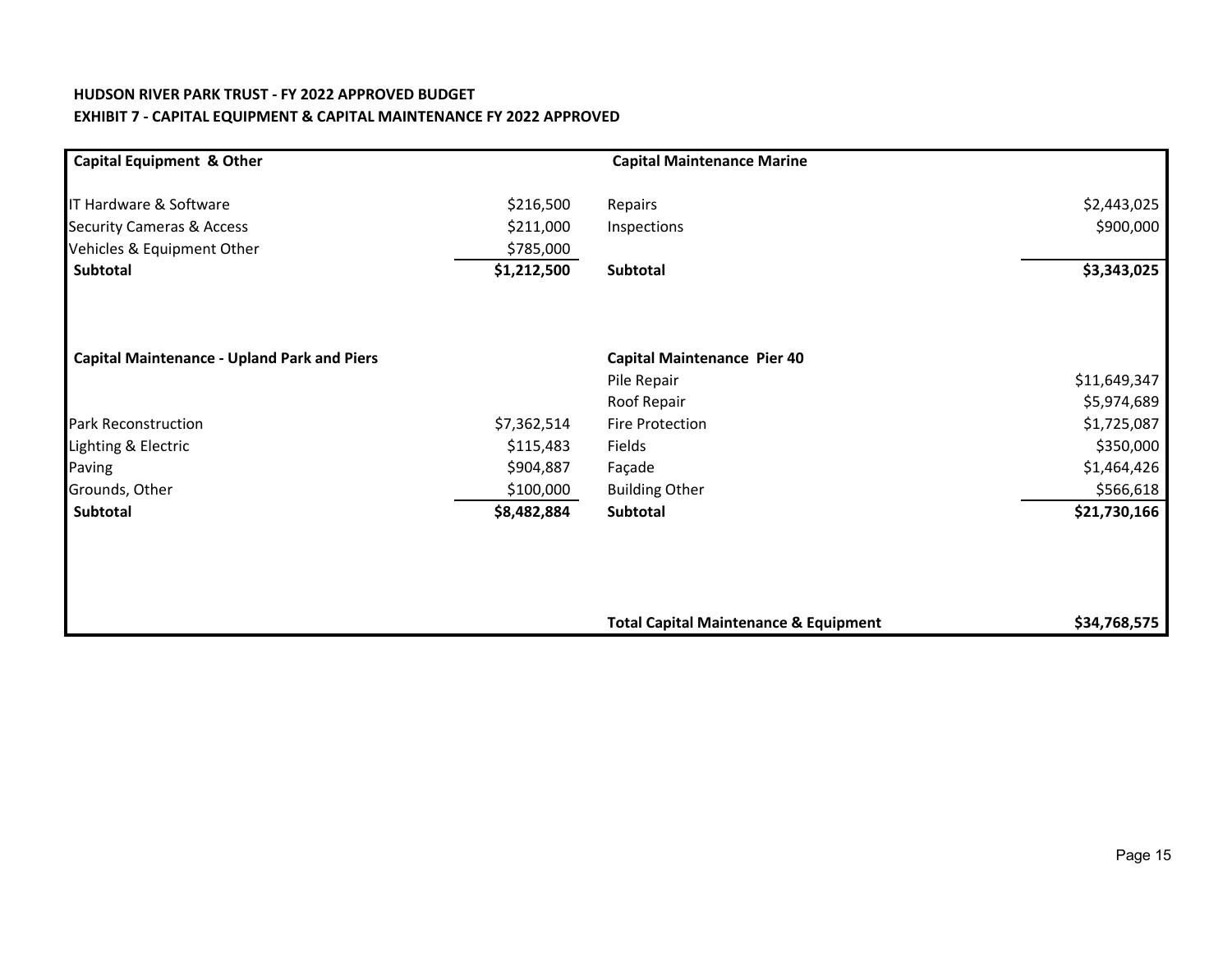

### **FY 2022 VS FY 2021 CAPITAL MAINTENANCE AND EQUIPMENT**

 $|16|$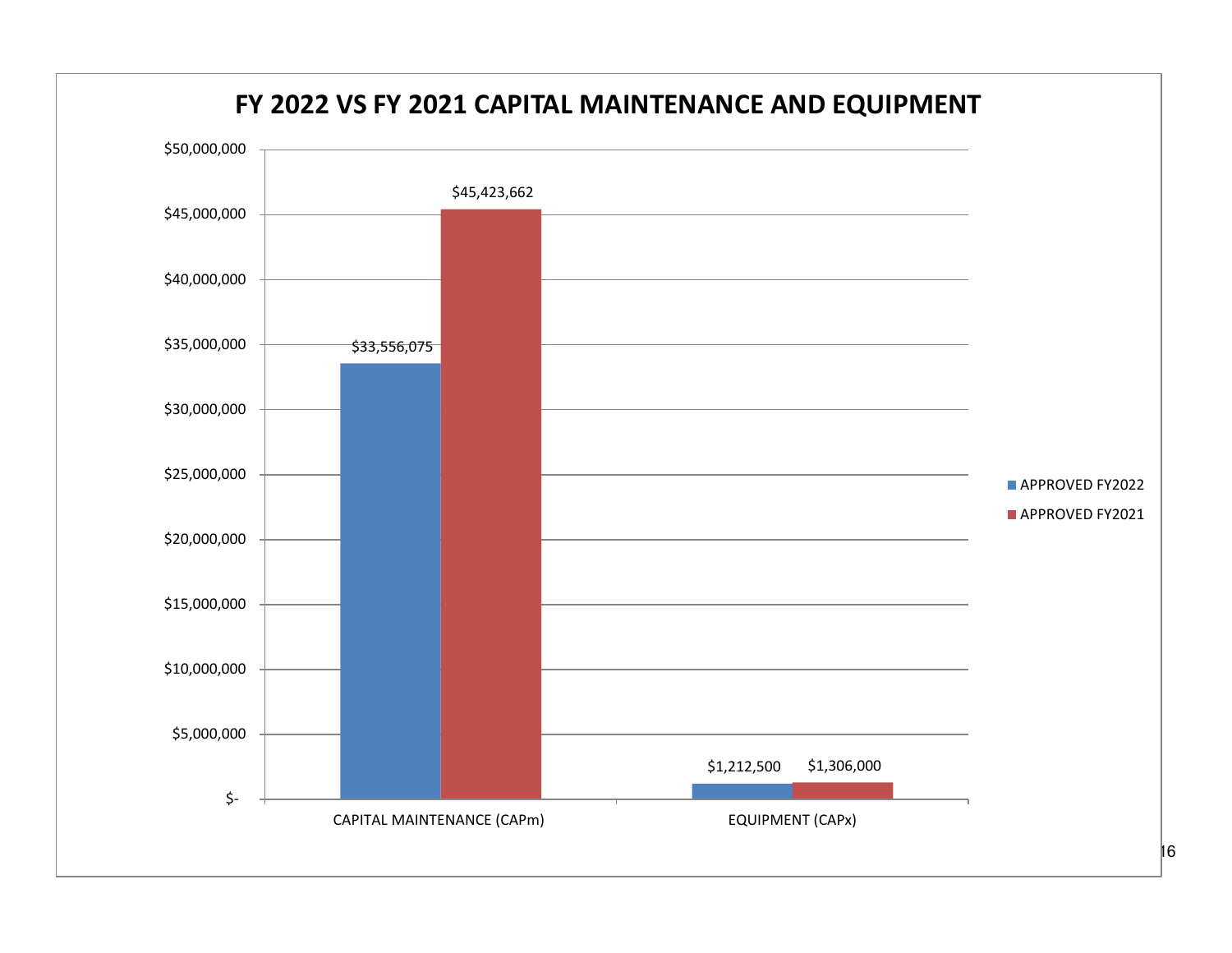#### **Fiscal Year 2022Hudson River Park TrustProposed Budget and Financial Plan Format, Supporting Documentation and Monitoring – Public Authorities(Statutory Authority: Constitution, article 10, §5; State Finance Law §8[14])**

#### **§ 203.6 (a) An explanation of the public authority's relationship with the unit or units of government, if any, on whose behalf or for whose benefit the authority was established.**

The Trust is a New York State (State) public benefit corporation created under the Hudson River Park Act (Act) and regulated as a State authority under the State's Public Authorities Law. The Trust is charged with the planning, construction, operation and maintenance of Hudson River Park (the Park), extending from 59<sup>th</sup> Street to Battery Park City. The mission of the Trust is to encourage, promote and expand public access to the Hudson River, promote water-based recreation, and enhance the natural, cultural, and historic experience of the river in New York City for residents and visitors.

The Trust is governed by a 13-member board of directors (Board) with the Governor and Mayor each appointing 5 members and the Manhattan Borough President appointing 3 members.

The Act also states that, to the extent practicable and consistent with the public interest and limitations placed on commercial activity, the costs of the operation and maintenance of the Park should be paid by revenues generated from within the Park. The primary sources of such revenue are lease rents and occupancy permit and concession fees, parking revenue from the Pier 40 garage, and certain user fees. This revenue is supplemented by contributions generated by private fundraising, Hudson River Park Friends (Friends), and foundation support. New park construction is funded primarily through budget appropriations by the City and the State, and also from the sale of air rights and private contributions.

#### **§ 203.6 (b) A description of the budget process, including the dates of key budget decisions.**

Budget development starts at the beginning of the Trust's third fiscal quarter with a comparison of projected actual expenses to current year budget, expenditure recommendations from individual Department heads, an analysis of fixed and contractually obligated expenses, and a review of revenue generated by existing (current fiscal year) and projected (next fiscal year) leases, permits, concession agreements, fees and parking charges. Where possible, adjustments to expenses are performed such that efficiencies are achieved, unnecessary expenses and unused budget lines are eliminated or reduced, and the operating budget is in balance, or generates a surplus which can be applied to unfunded capital maintenance in current or future years.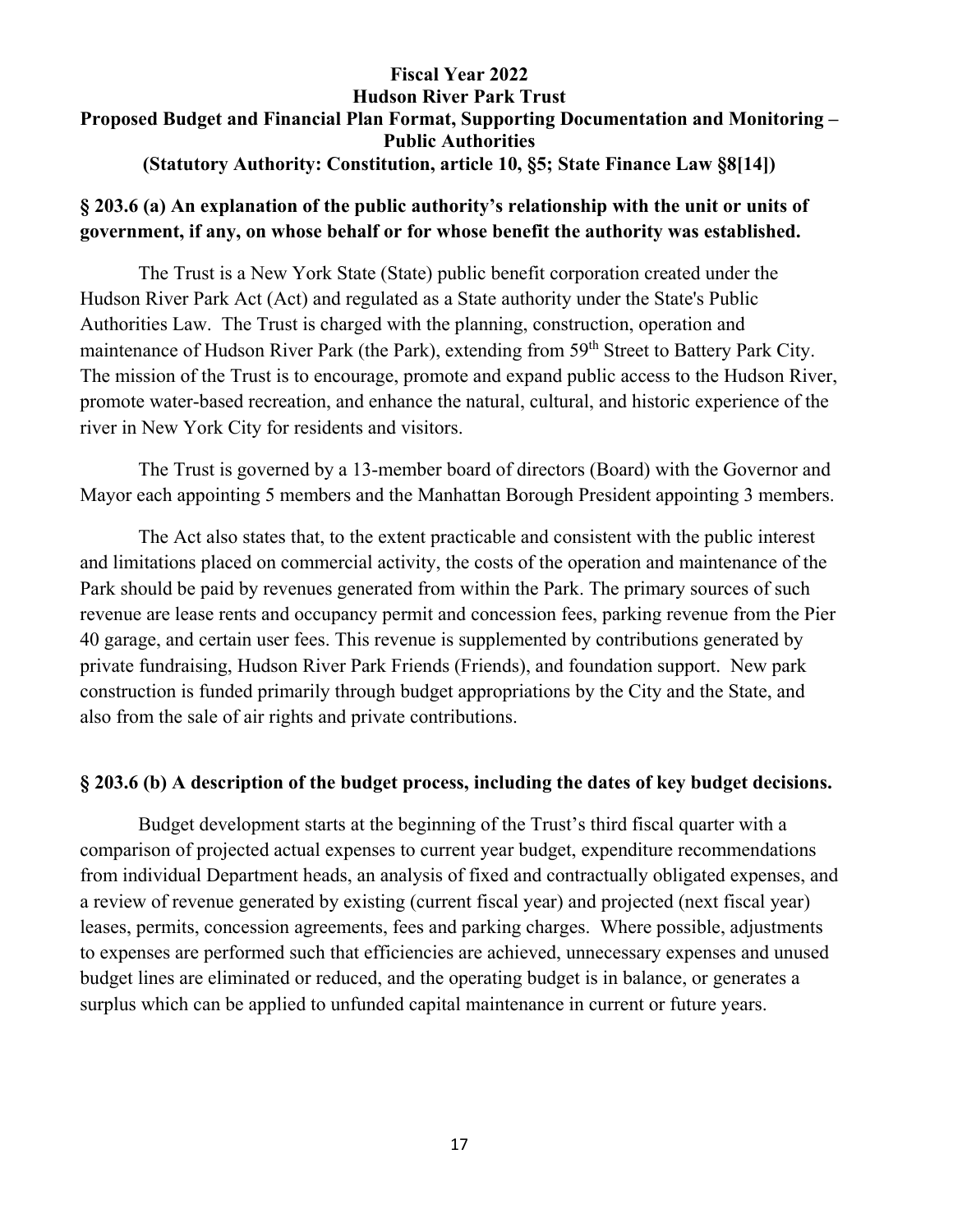In November 2020, all Department heads or their designees were scheduled to meet the Vice President of Finance to review their department's 2020-21 operating budget as of November 2020; confirm projections for the remainder of the fiscal year, and to work together on the Preliminary Proposed 2021-22 operating budget for review and approval. As described below, both the Department heads and the Vice President of Finance continued to meet to discuss the proposed budget, and information on the budget was exchanged as needed until presented to the Trust's Finance/Audit committees for review and Board for approval.

#### **Hudson River Park Trust – Expense and Revenue Budgeting Process**

Following is the Finance Department procedure for establishing the Fiscal Year Budget.

1) Budget vs. Actual variance report is generated for each department by the Vice President of Finance

Sources of information used in preparing the budget:

- (a) Current fiscal year approved budget;
- (b) Current year expenditure information to date from the Trust's Great Plains accounting system; and
- (c) Proposed department spending for the next fiscal year.

2) The Vice President of Finance distributes budget forms to Department heads. The forms include all expenditure account codes used in the current budget year, the current fiscal year actual (year to date) and projected actual expenses, and a new tab for the request for the next fiscal year. The form also provides an opportunity for the department heads to explain or justify new types of proposed expenditures or to further explain large increases or decreases in the amounts proposed for the next fiscal year. Proposed equipment lists (generally for IT, Horticulture, Facilities, camera security and motor pool) are prepared separately.

3) Department heads submit their estimates and discuss budget requests with the Vice President of Finance, with requests modified at subsequent budget meetings. New needs requiring justifications are discussed at the meeting, and continuing operations are reviewed for current expenditure level and reasons for increases or decreases. Discretionary expenditure levels (e.g., variable programmatic items) are evaluated separately from generally fixed expense lines (e.g., insurance and utilities) and contract service providers (e.g., cleaning and security/public safety). The Vice President of Finance then aggregates all proposed departmental proposals to evaluate and compare with prior year expenditure levels on an agency-wide basis. This also involves assessing whether the total of all departmental estimates is greater than projected financial revenue resources and then developing a tentative/proposed budget that provides necessary expenditure levels within the limits of projected available resources. Operating expenses are generally not budgeted, in the aggregate, to be greater than operating revenue.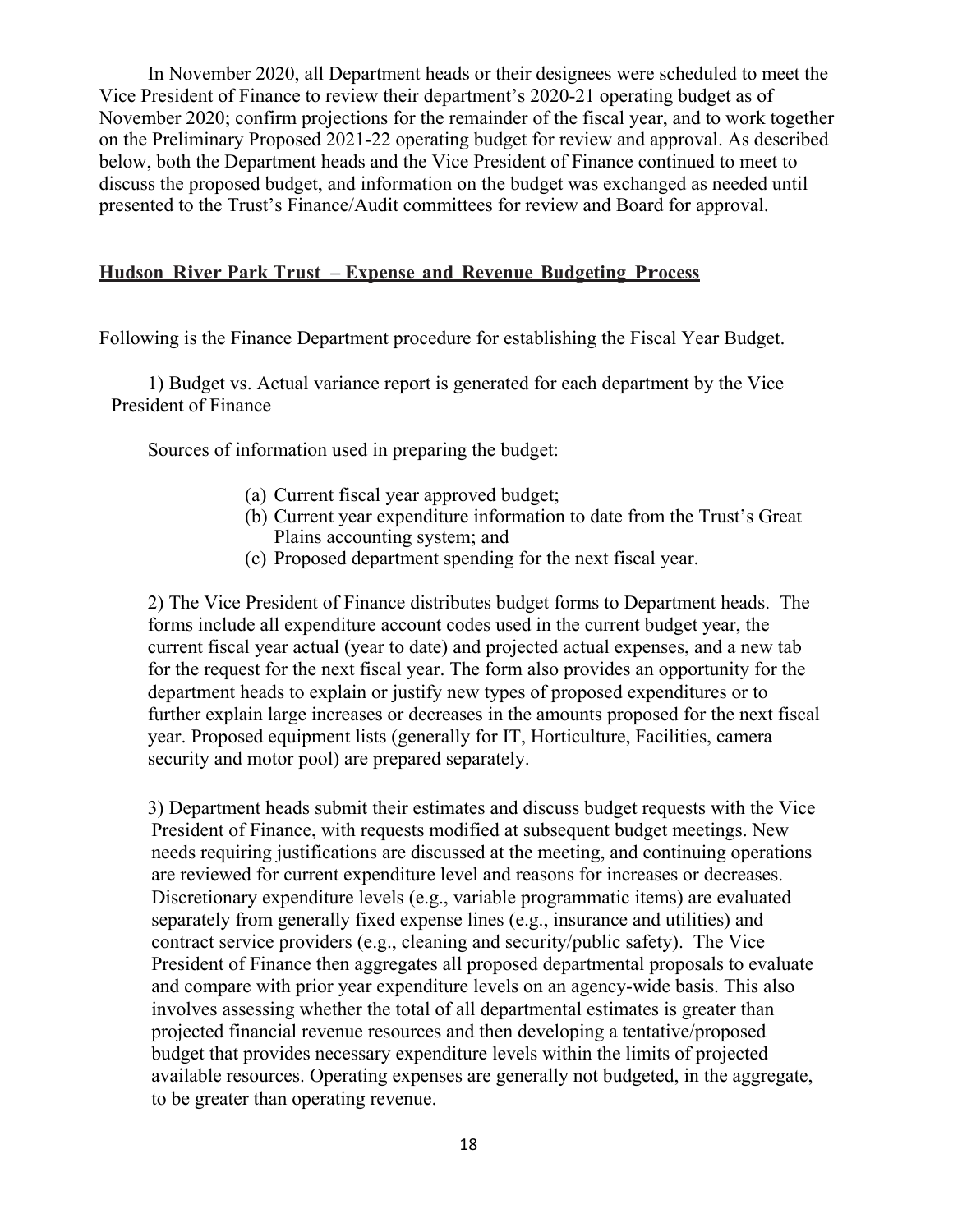4) Capital maintenance projects not already approved by the Board and under contract are treated as new needs in each budget year and reviewed with the Facilities Department and Design & Construction Department staffs. Capital maintenance expenditures in excess of net operating surplus are analyzed to determine whether deferrals are possible or outside funding is available. Unfunded but essential capital maintenance is designated for funding from the Trust's restricted air rights fund or operating reserve.

5) Revenue budget for the next fiscal year is prepared based on:

- (a) projected lease rent, concession fees and permit fees, looking at both existing revenue contracts and reasonably expected new revenue contracts; (b) garage revenue based on current year occupancy and rates, anticipated rate increases, calendar year budget prepared by HRPT's independent parking consultant, and expected parking space availability;
- (c) field fees, generally at current year level;
- (d) sponsorships based on existing and reasonably expected new relationships;
- (e) event fees based on expected availability of venues;
- (f) interest income based on anticipated balances and interest rates; and
- (g) expected contributions after consultation with Friends.

6) Personnel services budget for the next fiscal year is prepared after consultation with Department heads on staffing levels, the needs for permanent, part time, and seasonal positions, and a review of the Trust's obligations under a Collective Bargain Agreement with Local 30 of the International Union of Operating Engineers. Any changes in permanent staffing needs are then discussed with the Executive Vice Presidents, Director of Human Resources, and CEO. Health and other fringe benefit costs are analyzed on an employee by employee basis.

7) Once the department budgets are tentatively set and personnel and capital maintenance needs are assessed, the Vice President of Finance reviews them to ensure they are complete, reasonable, and mathematically accurate.

8) After all information is gathered, the Vice President of Finance uses the information from the budget forms to prepare the tentative Preliminary Proposed Budget and meets with the Chief Financial Officer and Chief Executive Officer.

9) Once the Preliminary Proposed Budget is reviewed by the Chief Financial Officer and Chief Executive Officer it is presented to the Audit/Finance committees for review and comment at the beginning of the fourth quarter. Attending the Audit/Finance committee meeting are the Chief Executive Officer, Chief Financial Officer, Executive Vice Presidents, Vice President of Finance, General Counsel and board committee members.

10) The reviewed Preliminary Proposed Budget is provided to the Board and placed on the Trust's website and posted for public inspection at locations within the Park.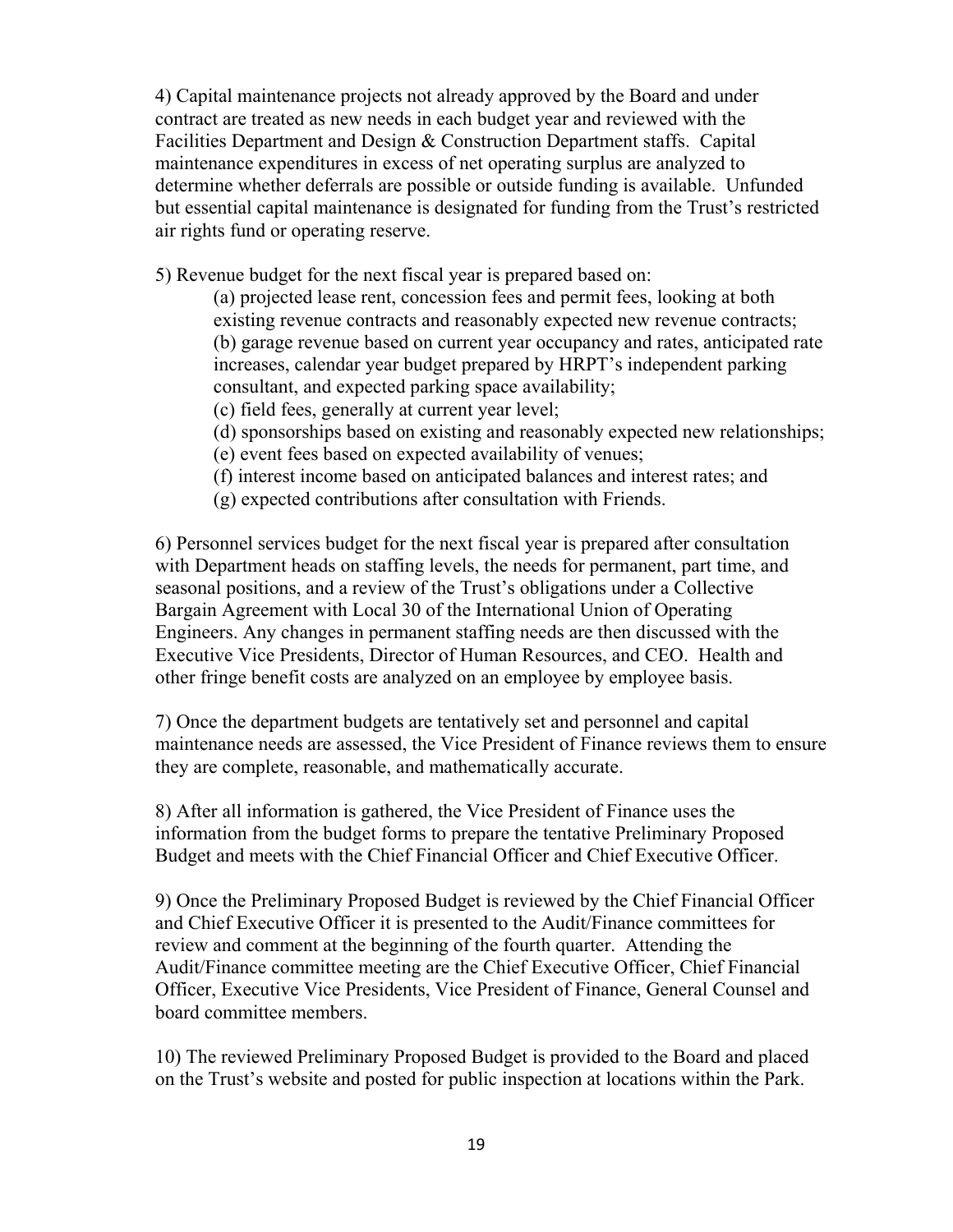11) The Preliminary Proposed Budget is updated to reflect new information and intervening events later in the fourth quarter and receives additional review by the Audit/Finance committee which then refers the Proposed Budget to the full Board for its review and approval.

#### **Administration Department**

In January 2021, the Chief Financial Officer, with the Vice President of Finance reviewed the Department's 2020-2021 operating budget as of December 2020; confirmed projections for the remainder of the fiscal year, and worked together on the 2021-22 operating budget for review and approval by the Chief Executive Officer.

#### **Lease and Parking Revenue**

In November 2020, the Assistant Vice President of Property Management was advised by the Vice President of Finance to work on the FY 2022 budget for the lease and occupancy permit revenue schedule.

The Assistant Vice President follows listed procedure to generate lease schedules.

- (a) Use current fiscal year lease revenue schedule and review it line by line for each tenant/concessionaire/permittee;
- (b) Review permit, concession agreement and leases for escalation clauses;
- (c) Review the term/length of the concession agreement, permits and leases;
- (d) Calculate escalations based on the terms of the permits, concession agreements and leases [some are based on percentage and others are based on Consumer Product Index adjustment];
- (e) Calculate projected PILOT fees for certain leases by referencing the NYC Department of Finance website for tax rates and tentative assessed values;
- (f) Calculate estimates for percentage revenue based on the current year actuals for tenants, concessionaires and permittees that pay on percentage of revenue basis;
- (g) Estimate rental/fee revenues based on new potential revenue contracts;
- (h) Prepare a reasonable estimate for vacancy and collections expense; and
- (i) Generate a new net lease schedule for the next fiscal year.

To have better control over income, the Assistant Vice President of Property Management meets a member of Finance Department monthly to review the accounts receivable aging report and reconciles it with the lease schedule.

A review of the lease schedule took place in January between Vice President of Finance and the Chief Financial Officer for the purpose of preparing the Preliminary Proposed Budget. A final review was conducted later in March to prepare the Proposed Budget.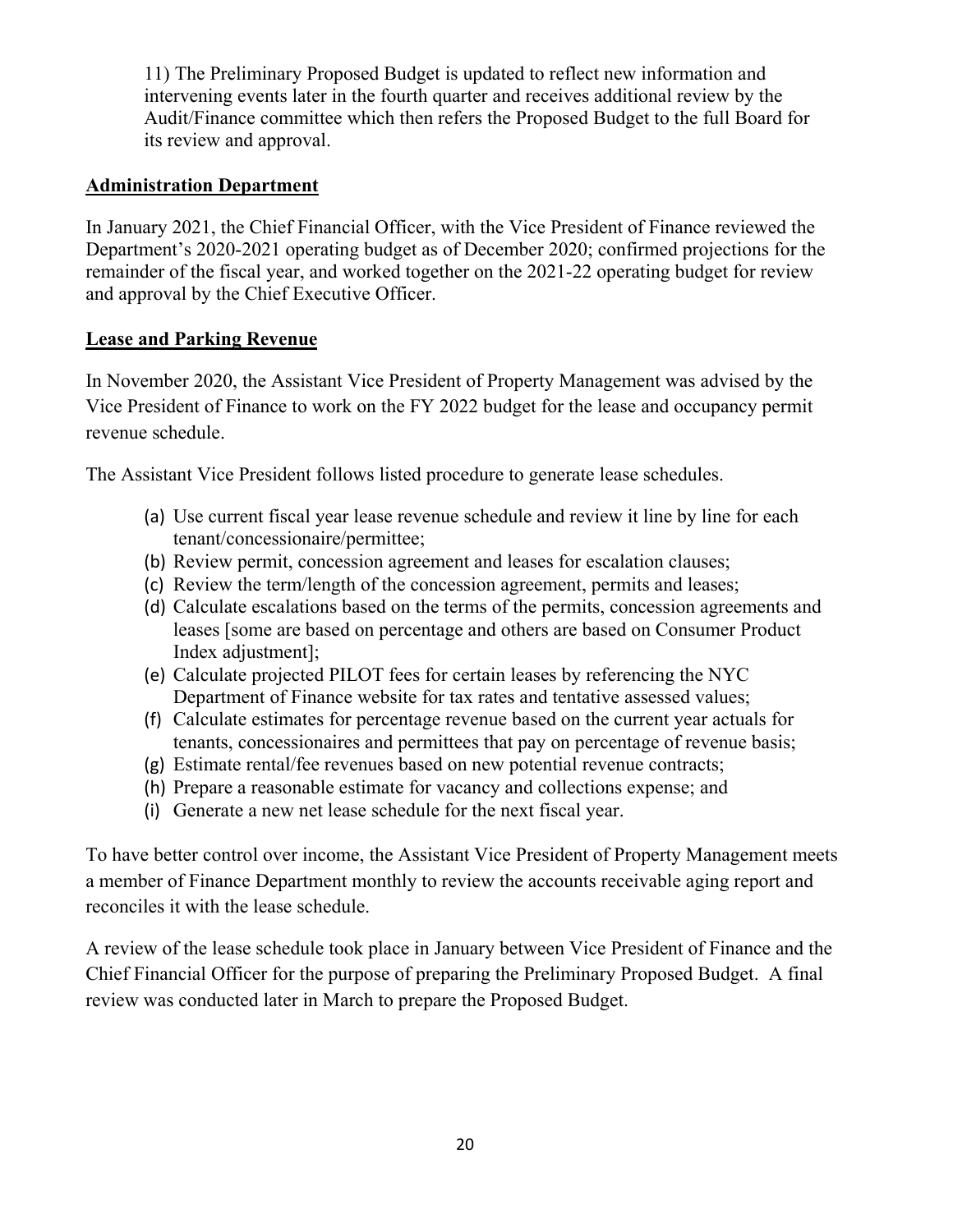#### **§ 203.6 (c) A description of the principal budget assumptions, including sources of revenue, staffing, and future collective bargaining costs, and programmatic goals.**

For FY 2022, operating revenue of \$28.0 million is budgeted to be \$2.7 million greater than operating expenses of approximately \$25.3 million. This budgeted operating surplus will be applied to unfunded costs attributable to ongoing capital maintenance needs estimated at \$ 6.2 million. To the extent that budgeted operating and capital maintenance expenses are authorized and expended during the fiscal year, and no additional operating revenue, capital grants, offsetting air rights proceeds, or contributions are secured, the Trust will a have a deficit of \$ 3.5 million and decrease in its reserves by an equivalent amount in FY 202 2.

The discussion below and referenced exhibits compare the actual results of FY 20 2 0, the approved FY 2021 budget, projected actual revenue and expenses for FY 2021, and proposed FY 2022 budget. Please note that the projected actual expenses for FY 2021 are preliminary and subject to revision as a number of accruals will require further adjustment. Staff will provide final FY 2021 actuals to the Finance/Audit committees and full Board when the fiscal year is closed and audited. In general, projected actual operating results for FY 2021 are expected to be more favorable than the budget due to the management's cost-cutting measures with the Finance committee's consultation to mitigate losses due to COVID-related closures which resulted in the reduction in revenue.

Budget Information is presented in the following order (attached):

**Exhibit 1** lists important budget categories and amounts for the proposed FY 202 2 budget, the actual results for FY 2020, the approved budget for FY 2021 and the projected actual results for FY 2021. Total gross revenue for FY 2021 is projected to be \$4. 5 million less than budget and total operating expenses \$ 5.1 million less than budgeted. Though impacted by the application of reimbursement revenue from governmental sources and use of restricted funds (primarily from air rights proceeds), the net surplus (deficit) after capital maintenance (CAPm) and capital equipment expenditures (CAPx) represents the Trust's "bottom line" on a pro forma operating basis. Please note that for accounting purposes under GAAP, most CAPm and CAPx are investments in assets and not expenses, and non-cash expenses such as depreciation are properly deducted from net operating surplus. Due primarily to the amount of reimbursement revenue and restricted funds applied to capital maintenance, the Trust projected to have a pro forma surplus of \$243 thousand in FY 2021 and is budgeted to have a pro forma deficit of \$ 3.5 million in FY 2022. On a GAAP basis, which fully recognizes depreciation and does not take into account the application of reimbursement revenue for capital maintenance, the Trust is projected to operate at a \$9.1 million deficit in FY 2021 and is budgeted to have a deficit of \$11.6 million in FY 2022.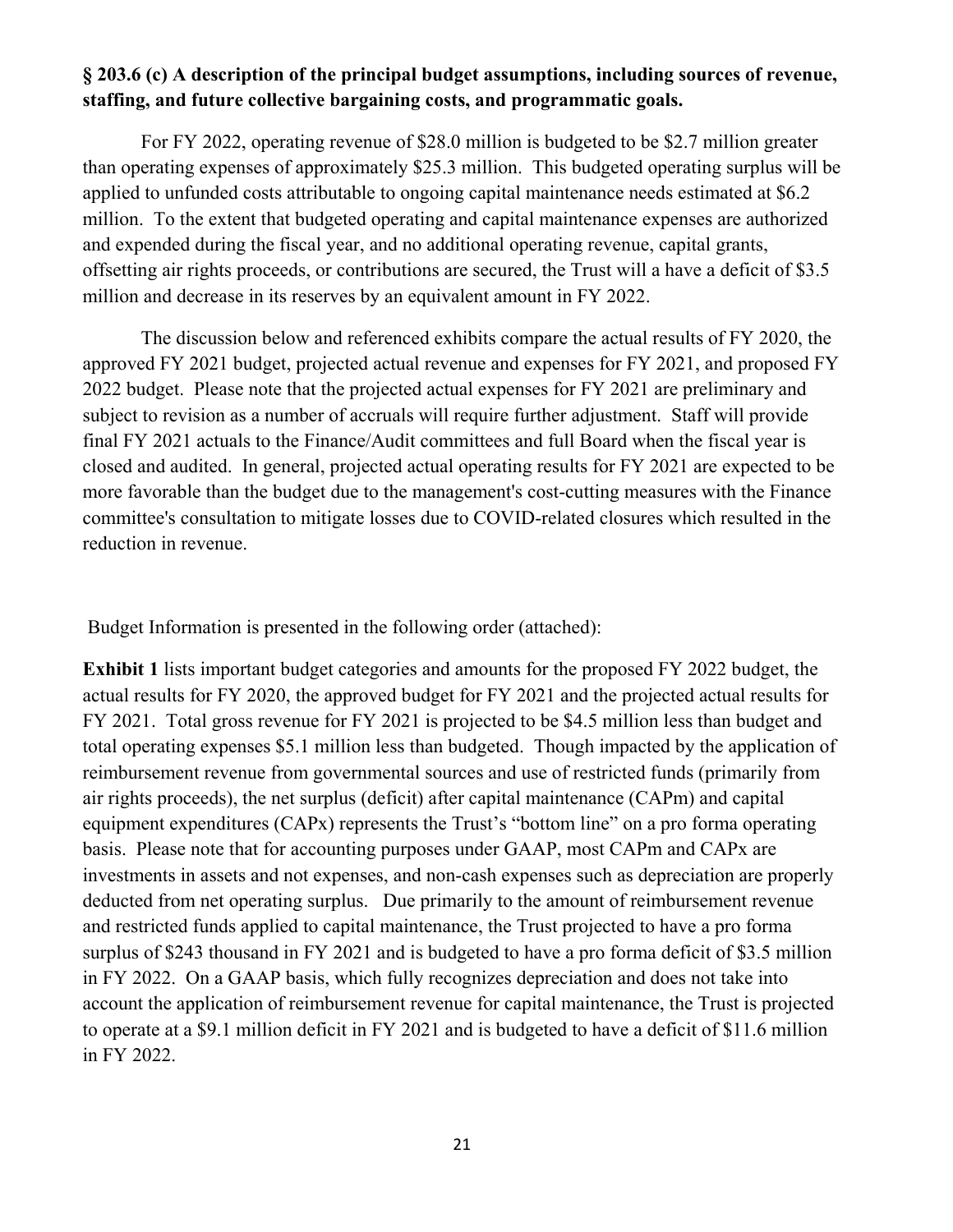**Exhibit 2** and accompanying pie charts provide the functional distribution of revenue and expenses projected for the current fiscal year and proposed under the FY 2022 budget. On a year over year budget basis, operating revenue from all sources for FY 2022 is budgeted to be 7% less than budgeted FY 2021, though 9% greater than projected FY 2021. This is primarily the result of COVIID-19 related economic adjustments that are anticipated to adversely impact most sources of earned and other income. Revenue from leases, occupancy permits and concession agreements, and fees in FY 2022 is budgeted to decrease by 14% from the FY 2021 budget. Given the experience of FY 2021, the allowance for uncollectible/deferred revenue in FY 2022 has been budgeted very conservatively at approximately 20% of the contract amounts. Parking revenue is budgeted to increase by 2% over FY 2021 budget. Contributions from Friends is budgeted at \$1,000,00. Portions of the expense budget represented by direct park operations, parking, administration (including IT, legal, and property management), labor costs and different categories of revenue are highlighted. Within the functional programmatic expense categories, expenditures for direct park operations are budgeted to increase by 5% over FY 2021 budget, while administration decreases by 2%, and parking operations increases by 14% to reflect the opening of new garage spaces. The increase in direct park operations result largely from a plan to secure more security personal from New York City Parks Enforcement Patrol for park wide security. Insurance is budgeted to increase by 48% over the FY 2021 level, but most of this increase will be reimbursed by New York City and New York State (in lieu of indemnifying the Trust). Overall personnel services are budgeted to increase by 1% compared to budgeted FY 2021, but increase by 13% from projected FY 2021. Projected personnel costs for FY 2021 were 11% less than budget reflecting a hiring and wage freeze. Utility costs for FY 2022 are budgeted to decrease by 13% over the prior year budget.

**Exhibit 3** and accompanying bar chart provide a summary comparison showing differences between the proposed FY 2022 and approved FY 2021 budgets. Capital maintenance for upland and park piers shows a decrease of 26% reflecting the near completion of Pier 40 pile work phases.

**Exhibit 4** and accompanying bar chart presents the proposed FY 2022 budget and approved FY 2021 budget revenue categories and amounts, showing an overall decrease of 7%. As discussed above, lease and occupancy permit revenue is budgeted to decrease by 14%, to \$16.4 million. Fees from field use and events are budgeted to decline due to the impact of closures associated with the COVID-19 health crisis.

**Exhibit 5** and accompanying bar chart compare proposed FY 2022 and approved FY 2021 budgets for personnel services including both direct payroll and fringe benefits increase of 1%. The increase in the personnel services budget reflects, in part, a headcount increase from 80 actuals in FY 2021(though budgeted at 84 positions) to 83 full time positions. Three restored positions previously budgeted in the Preliminary Proposed FY 2022 Budget to reflect expanded responsibilities in horticulture, facilities, and administration (payroll).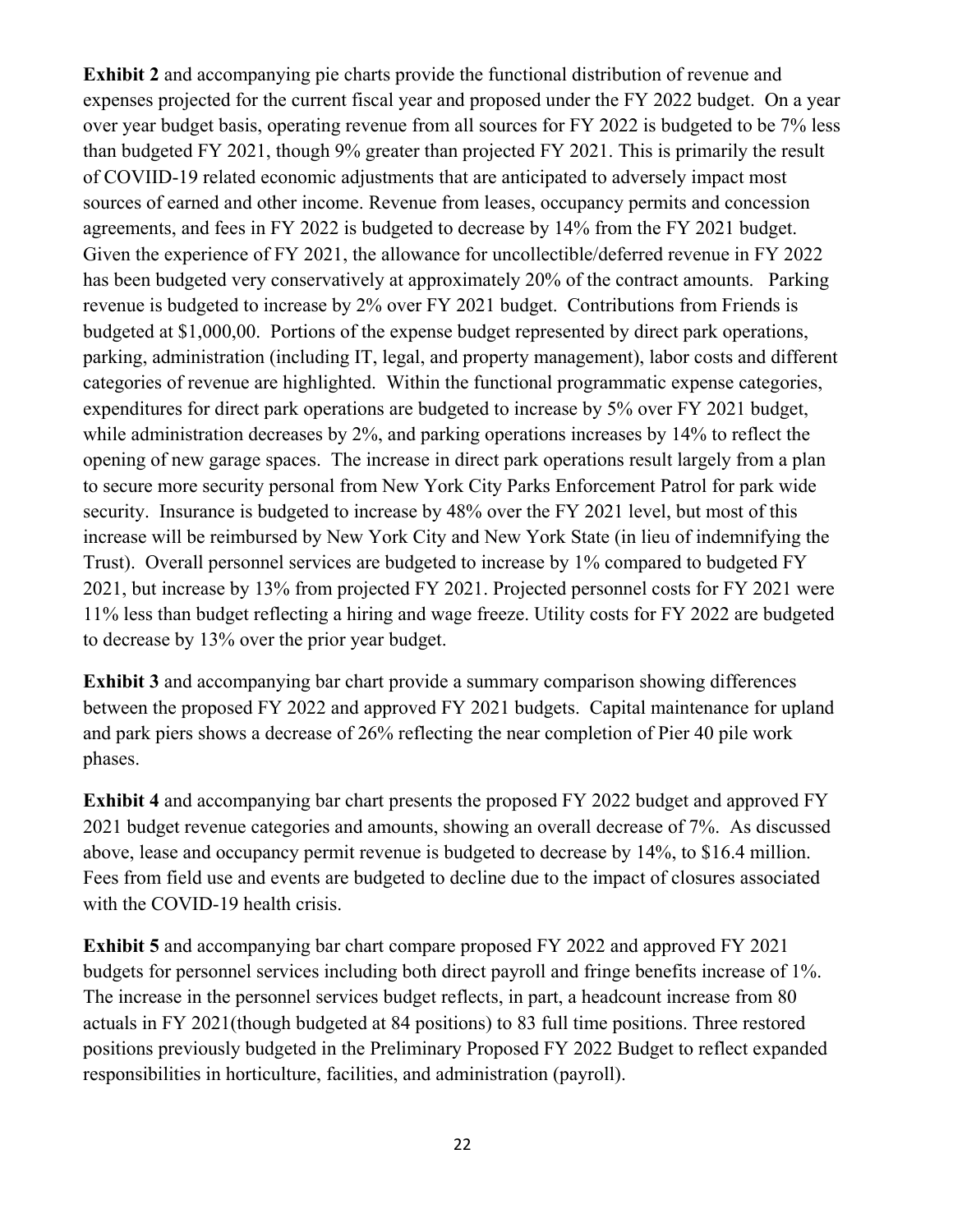**Exhibit 6** Total OTPS expenses for FY 2022 are proposed to be decreased by 19% as compared to the prior year budget. This results primarily from reduction in amounts previously budgeted for Pier 40 engineering and planning studies.

**Exhibit 7** lists \$34.8 million of capital expenditures budgeted for equipment and software at \$1.2 million, and capital maintenance at \$33.6 million. We provide a separate breakdown for capital maintenance for upland parks and piers at \$8.5 million, marine at \$3.4 million, and Pier 40 (including pile repair) at \$21.7 million. These capital maintenance amounts are "gross," i.e., before reimbursement or application of restricted funds.

#### **§ 203.6 (d) A self-assessment of budgetary risks.**

The Authority prepares a self-assessment of budgetary risks and reviews it on an annual basis with the Finance/Audit committees before the next fiscal year budget is presented for approval by the full Board of Directors.

#### **§ 203.6 (e) A revised forecast of the current year's budget.**

The Authority advised the Board at each bi-monthly meeting on project actual versus budgeted revenue and expenses but did not revise the budget during the current fiscal year.

#### **§ 203.6 (f) A reconciliation that identifies all changes in estimates from the projections in the previously approved budget or plan.**

Variance over 10% is considered material for each revenue and cost line item and explanations are provided. There are no changes in budgetary estimates from the previously approved budget plan.

#### **§ 203.6 (g) A statement of the last completed fiscal year's actual financial performance in categories consistent with the proposed budget or financial plan.**

A presentation of approved budget versus actual result is maintained on the Trust's website. For the last completed fiscal year (FY 2020) the report can be found at

https://hudsonriverpark.org/app/uploads/2021/02/Fiscal-Year-2019%E2%80%932020.pdf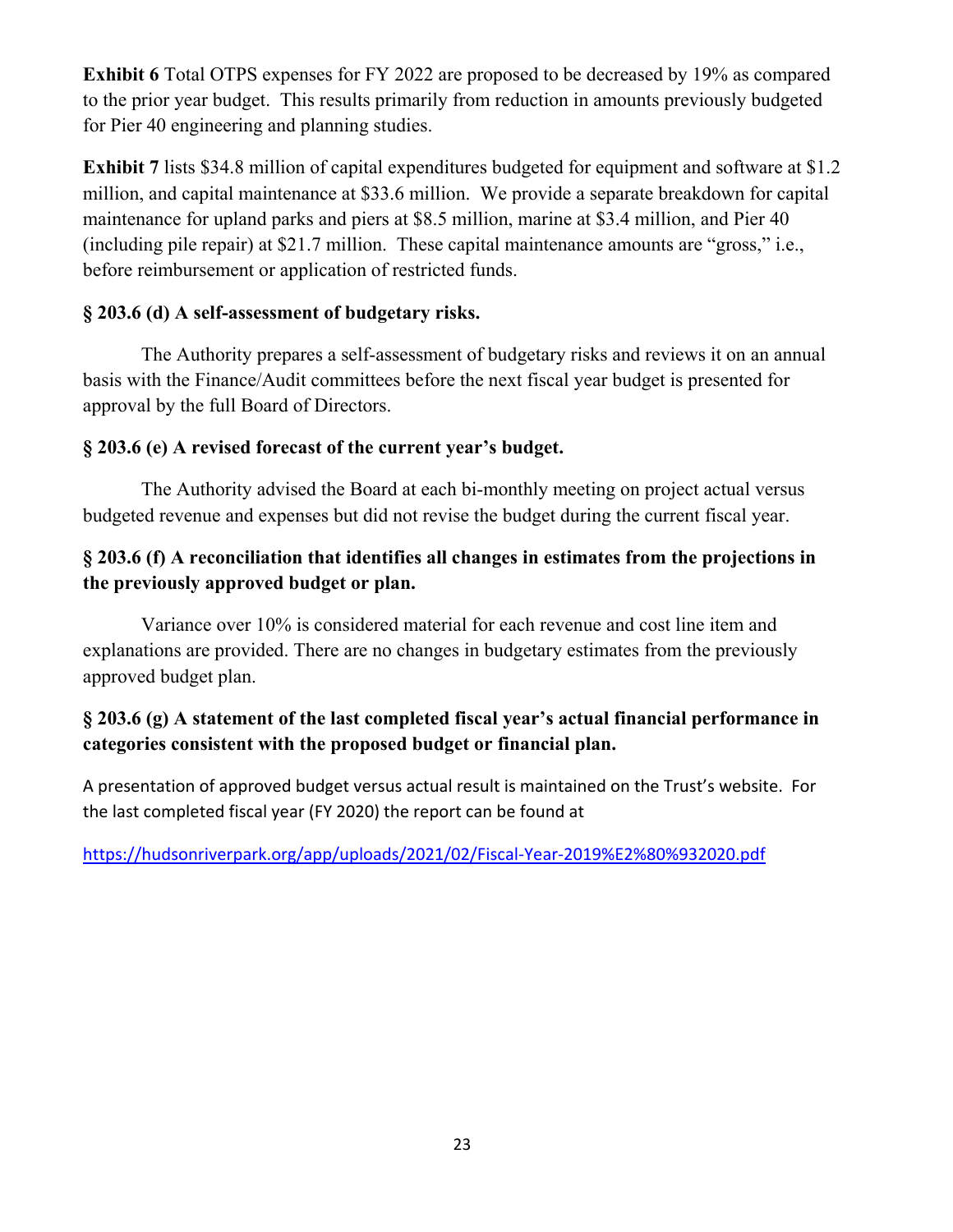**§ 203.6 (h) a projection of the number of employees, including sources of funding, the numbers of full-time and full-time equivalents, and functional classifications.**

#### **The Organization:**

Full-time employees  $= 83$ 

Part-time employees  $= 10$ 

Seasonal employees = 19

Source of funding = HRPT Operating Revenue

#### **§ 203.6 (i) A statement of each revenue-enhancement and cost-reduction initiative that represents a component of any gap-closing program and the annual impact on revenues, expenses, and staffing.**

In the current COVID impacted year, projected operating expense reductions of \$5.1 million exceeded revenue reductions of \$4.5 million and staffing was reduced from a budgeted 84 to 80 positions.

**§ 203.6 (j) A statement of the source and amount of any material non-recurring resource that is planned for use in any given fiscal year.**

N/A for FY 2022

**§ 203.6 (k) A statement of any transactions that shift material resources from one year to another and the amount of any reserves.**

Not applicable; all resources were recorded when received or accrued.

**§ 203.6 (l) A statement of borrowed debt projected to be outstanding at the end of each fiscal year covered by the budget or financial plan; the planned use or purpose of debt issuances; scheduled debt service payments for both issued and proposed debt; the principal amount of proposed debt and assumed interest rate(s); debt service for each issuance as a percentage of total pledged revenues, listed by type or category of pledged revenues; cumulative debt service as a percentage of available revenues; and amount of debt that can be issued until legal limits are met.**

Not applicable